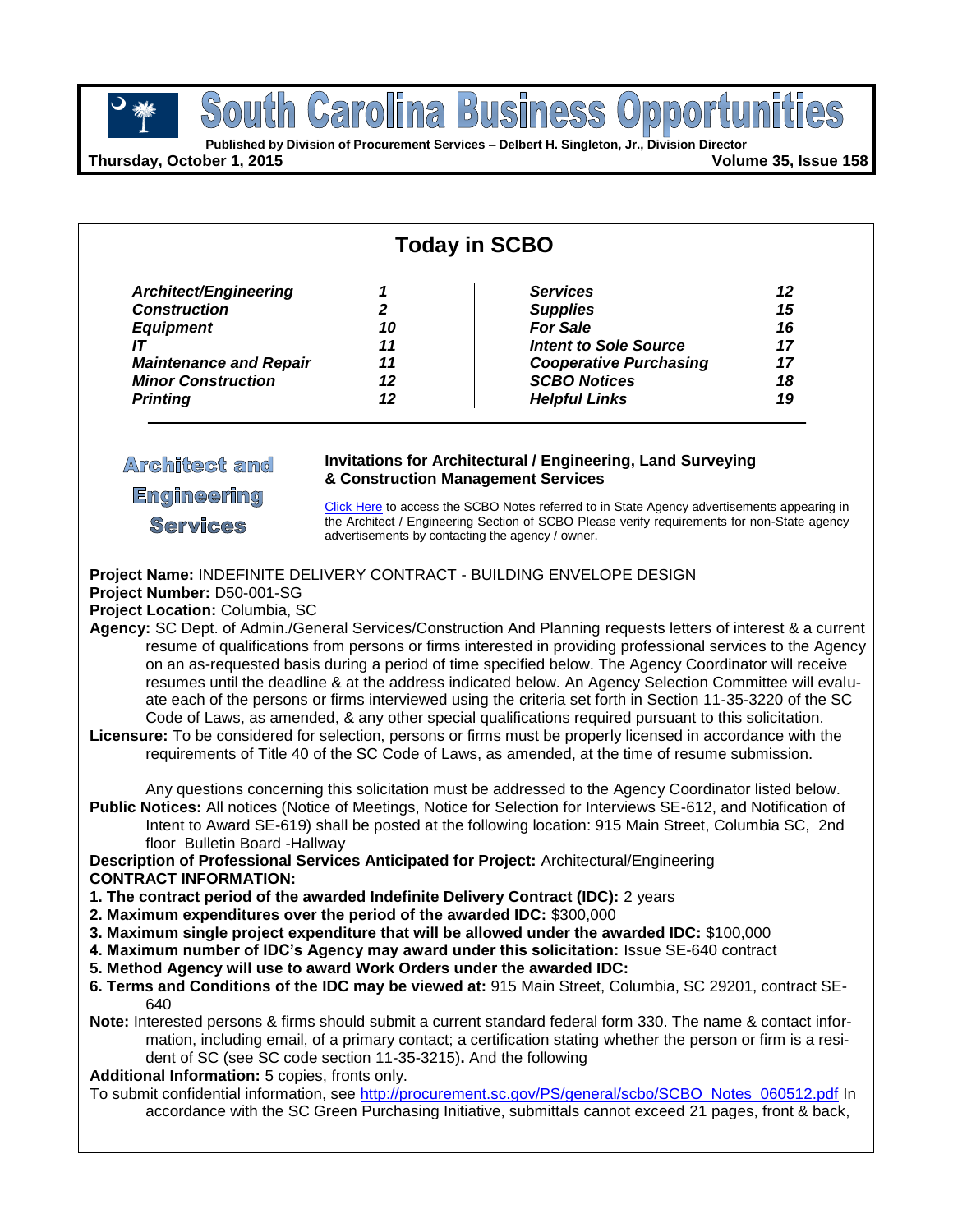including covers, which must be soft – no hard note books. The Standard Federal Form is not included in this count. **All Written Communications With Parties Submitting Information:** will be via email **Resume Deadline Date:** 10/20/2015 **Time:** 2:30pm **Number of Copies:** Four. Agency will not accept submittals via email. Submittals via email shall be in a Portable Document Format (pdf) **Agency:** SC Dept. of Admin. / General Services/ Construction and Planning **Agency Project Coordinator:** Robert Simkins **Title:** Project manager **Address:** 921 Main Street, Columbia, SC 29201 **E-mail:** [rsimkins@gs.sc.gov](mailto:rsimkins@gs.sc.gov) **Telephone:** 803-413-0642 **Fax:** 803-734-6815 **Project Name:** GENERAL ENGINEERING SERVICE **Project Number:** WW2015-02

**Project Location:** James Island Public Service District

**Description of Project:** The James Island Public Service District is accepting request for qualifications for Professional Engineering Services.

#### **Description of Professional Services Anticipated for Project:** General Engineering Service

**Additional Information:** The professional services shall include, but not be limited to, the following: land surveying, hydrologic and hydraulic analysis, plan review, sewer system design, utility locating and conflict analysis or other similar engineering services. Preparing construction bid package and supervising the bid advertising, tabulation, and award process, including preparing the advertisements for bid solicitation, conducting the bid opening, and issuing the notice to proceed.

**All Written Communications With Parties Submitting Information:** will be via email **Resume Deadline Date:** 10/21/2015 **Time:** 2:00pm **Number of Copies:** Four. Agency will not accept submittals via email. **Agency:** James Island Public Service District Wastewater Division **Agency Project Coordinator:** David J. Hoffman, Jr. **Title:** Wastewater Superintendent **Address:** 1739 Signal Point Road PO Box 12140, Charleston, SC 29422-2140 **E-mail:** [hoffmand@jipsd.org](mailto:hoffmand@jipsd.org) **Telephone:** 843 795-5258



#### **Invitations for Construction Bids**

Please verify requirements for non-State agency advertisements by contacting the agency / owner. Projects expected to cost less than \$50,000 are listed under the Minor Construction heading.

**Project Name:** BAINBRIDGE AVENUE RESURFACING **Project Number:** M10-N096-MJ **Project Location:** Bainbridge Avenue, North Charleston, South Carolina **Bid Security Required:** Yes **Performance Bond Required:** Yes **Payment Bond Required:** Yes **Construction Cost Range:** \$600,000 - \$ 700,000 **Description of Project:** Milling and resurfacing of 0.80 miles of Bainbridge Avenue **Bidding Documents / Plans May Be Obtained From:** Electronic Copies of Bidding Documents may be obtained by emailing [Documents-CHS@davisfloyd.com.](mailto:Documents-CHS@davisfloyd.com) There is no fee for obtaining electronic copies of bidding documents. **Note:** Bidders must obtain bidding Documents/Plans from the above listed source(s) to be listed as an official plan holder. Only those bidding documents / plans obtained from the source(s) are official. Bidders that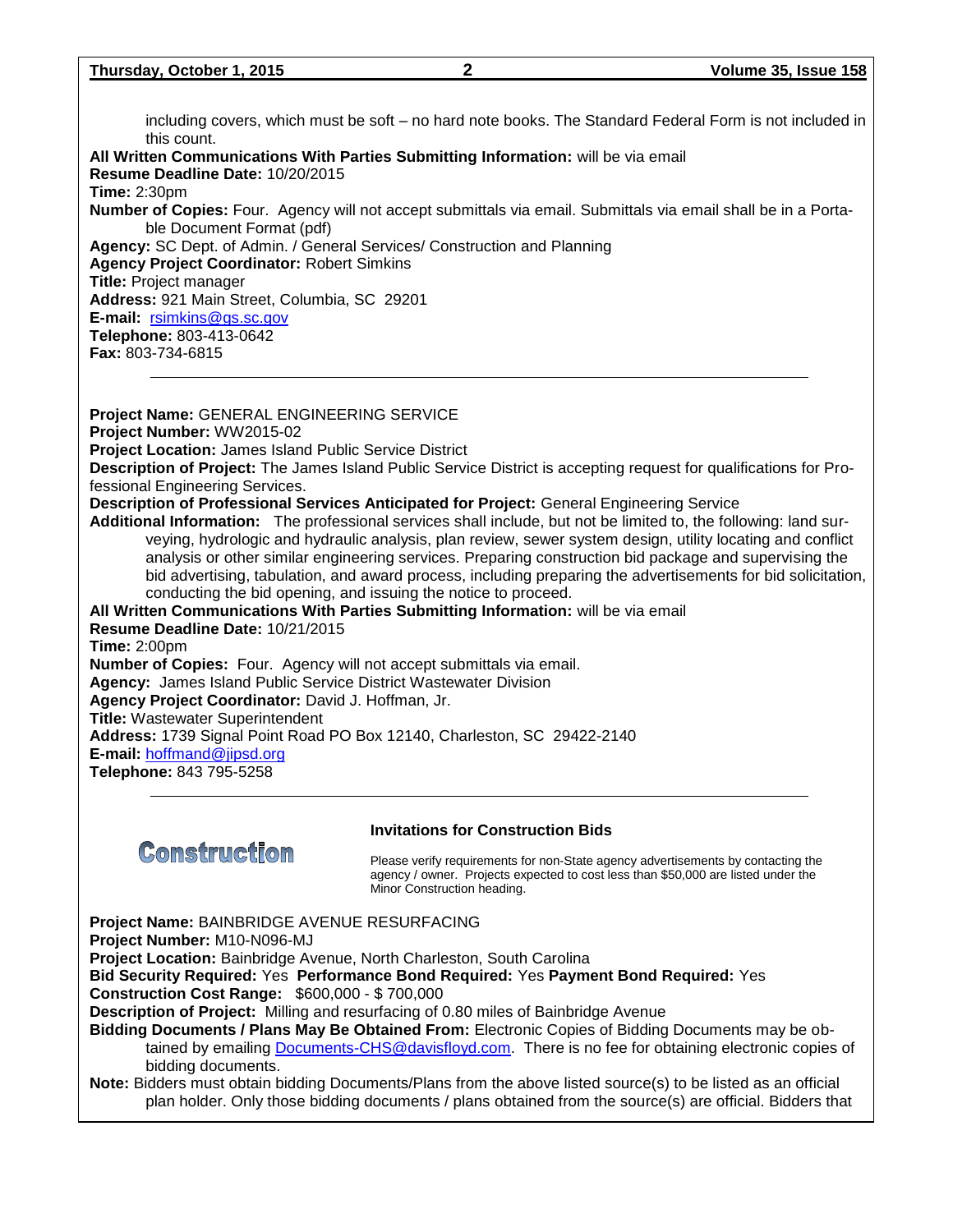rely on copies of bidding documents / plans obtained from any other source do so at their own risk. All written communications with official plan holders & bidders will be via email or website posting. **Architect/Engineer:** Davis & Floyd, Inc.

**A/E Contact:** Tilley Bull, P.E.

**A/E Address:** PO Box 61599, North Charleston, SC 29419-1599

**A/E E-mail:** [tbull@davisfloyd.com](mailto:tbull@davisfloyd.com) **A/E Telephone:** 843-554-8602

**Note:** All questions & correspondence concerning this Invitation to Bid shall be addressed to the A/E. **Agency/Owner:** Charleston Naval Complex Redevelopment Authority and Naval Base Museum Authority **Name & Title of Agency Coordinator:** Sean McDonell, P.E.

**Address:** 1096 Navy Way, North Charleston, SC 29405

**E-mail:** [smcdonell@charlestonrda.com](mailto:smcdonell@charlestonrda.com) **Telephone:** 843-747-0010

**Pre-Bid Conf./Site Visit:** None.

**Bid Closing Date/Time:** 10/27/2015 2:00pm

**Place:** 1096 Navy Way, North Charleston, SC 29405

**Deliver Bids To:** Sean McDonell, P.E., 1096 Navy Way, North Charleston, SC 29405

**Project Name:** (Re-advertised to correct bid closing time misprint) SUMTER VR CENTER REPAVING **Project Number:** H73-9603-PD **Project Location:** 1760 N. MAIN STREET, SUMTER, SC 29153-8704 **Bid Security Required:** Yes **Performance Bond Required:** Yes **Payment Bond Required:** Yes **Construction Cost Range:** \$400,000 - \$500,000 **Description of Project:** Demolition of existing pavement and replacement and installation of exterior lighting. Contractor may be subject to performance appraisal at close of project. **Bidding Documents / Plans May Be Obtained From:** SC Vocational Rehabilitation Department **Plan Deposit:** \$50.00, nonrefundable **Note:** Bidders must obtain bidding Documents/Plans from the above listed source(s) to be listed as an official plan holder. Only those bidding documents / plans obtained from the source(s) are official. Bidders that rely on copies of bidding documents / plans obtained from any other source do so at their own risk. All written communications with official plan holders & bidders will not be via email or website posting. **In Addition To The Above Official Source(s) Bidding Documents / Plans Are Also Available At:** AGC **Architect/Engineer:** Ervin Engineering Co., Inc. **A/E Contact:** Bill Ervin **A/E Address:** 341 W. Evans Street / PO Box 3, 29503, Florence, SC 29501 **A/E E-mail:** [wce@ervinengineering.com](mailto:wce@ervinengineering.com) **A/E Telephone:** 843-662-4941 **A/E Fax:** 843-662-7148 **Note:** All questions & correspondence concerning this Invitation to Bid shall be addressed to the A/E. **Agency/Owner:** South Carolina Vocational Rehabilitation Department **Name & Title of Agency Coordinator:** Wes Stokes **Address:** 1410 Boston Avenue / PO Box 15, West Columbia, SC 29170 / 29171 **E-mail:** [Wstokes@SCVRD.STATE.SC.US](mailto:Wstokes@SCVRD.STATE.SC.US) **Telephone:** 803-896-6839 **Fax:** 803-896-6538 **Pre-Bid Conf./Site Visit:** Yes, non-mandatory **Pre-Bid Date/Time:** 9/30/2015 10:00am **Place:** Sumter VRC, 1760 N. Main St., Sumter, SC **Bid Closing Date/Time: 10/20/2015 2:00pm Place:** SCVRD State Office Bldg. 1410 Boston Ave., West Columbia, SC 29170, First Floor Conference Room **Hand Deliver Bids To:** Wes Stokes, South Carolina Vocational Rehabilitation Department, State Office Bldg., 1410 Boston Ave., W. Columbia, SC 29170 **Mail Bids To:** Wes Stokes, South Carolina Vocational Rehabilitation Department, PO Box 15, West Columbia, SC 29171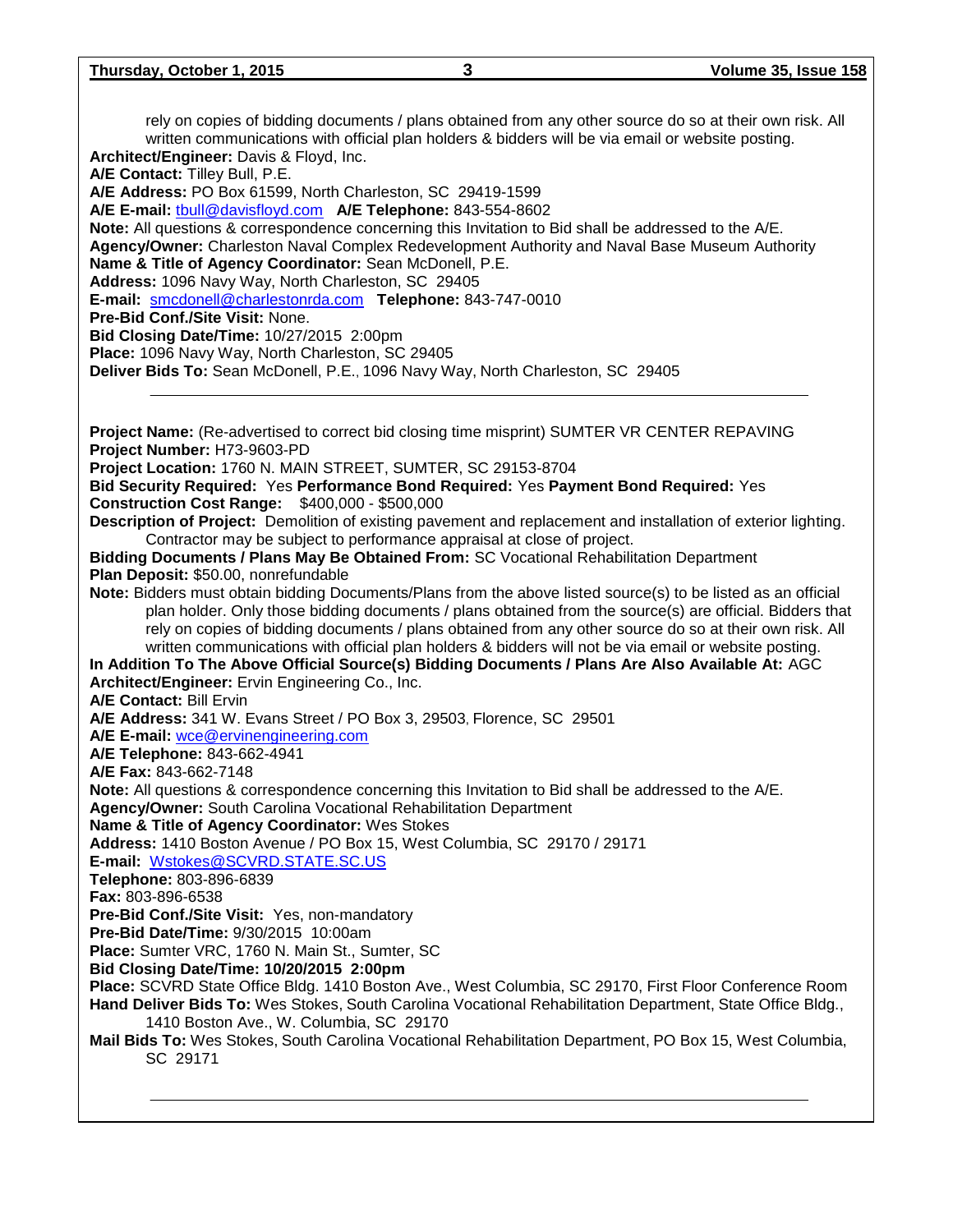**Thursday, October 1, 2015 4 Volume 35, Issue 158**

**Project Name:** EAST ENERGY STRUCTURAL STEEL PAINTING **Project Number:** H27-Z037 **Project Location:** Columbia, South Carolina **Bid Security Required:** Yes **Performance Bond Required:** Yes **Payment Bond Required:** Yes **Construction Cost Range:** <\$100,000 **Description of Project:** The scope of work for this project is to strip and clean all paint, rust and debris from the structural steel on the top of the East Energy Facility and then repaint the clean surfaces as set within the specifications provided. Small and minority business participation encouraged. It is the bidders responsibility to download all bidding documents from the purchasing website [http://purchasing.sc.edu.](http://purchasing.sc.edu/) **Bidding Documents / Plans May Be Obtained From:** [http://purchasing.sc.edu](http://purchasing.sc.edu/) (See Facilities Construction Solicitations & Awards) **Note:** Bidders must obtain bidding Documents/Plans from the above listed source(s) to be listed as an official plan holder. Only those bidding documents / plans obtained from the source(s) are official. Bidders that rely on copies of bidding documents / plans obtained from any other source do so at their own risk. All written communications with official plan holders & bidders will be via email or website posting. **Architect/Engineer:** Swygert & Associates **A/E Contact:** Bill Livingston, PE **A/E Address:** PO Box 11686, Columbia, SC 29211 **A/E E-mail:** [bill@swygert-associates.com](mailto:bill@swygert-associates.com) **A/E Telephone:** 803-791-9300 **A/E Fax:** 803-791-0830 **Note:** All questions & correspondence concerning this Invitation to Bid shall be addressed to the A/E. **Agency/Owner:** University of South Carolina **Name & Title of Agency Coordinator:** Aimee Rish **Address:** 743 Greene Street, Columbia, SC 29208 **E-mail:** [ARISH@fmc.sc.edu](mailto:ARISH@fmc.sc.edu) **Telephone:** 803-777-2261 **Fax:** 803-777-7334 **Pre-Bid Conf./Site Visit:** Yes, non-mandatory **Pre-Bid Date/Time:** 10/14/2015 10:00am **Place:** 743 Greene St; Cola, SC 29208 Conf. Room 053 **Bid Closing Date/Time:** 10/28/2015 2:00pm **Place:** 743 Greene St; Cola, SC 29208 Conf. Room 053 **Deliver Bids To:** Aimee Rish "Bid Enclosed", 743 Greene Street, Columbia, SC 29208

**Project Name:** UPSTATE HUMANITIES PERFORMING ARTS CENTER (HPAC) HVAC REPLACEMENT **Project Number:** H34-9545-JM

**Project Location:** Spartanburg, SC

**Bid Security Required:** Yes **Performance Bond Required:** Yes **Payment Bond Required:** Yes **Construction Cost Range:** \$300,000 - \$450,000

- **Description of Project:** Remove three (3) Air Handling Units and replace with new single zone Variable Air Volume Air Handling Units at same location. Install new summertime heating hot water boiler system. Bidders are responsible for obtaining all updates to bidding documents from USC purchasing website http://purchasing.sc.edu. See Facilities/Construction Solicitation and Awards. Small and minority business participation is encouraged. Contractor may be subject to performance appraisal at close of project.
- **Bidding Documents / Plans May Be Obtained From:** [http://purchasing.sc.edu](http://purchasing.sc.edu/) See Facilities/Construction Solicitation & Awards
- **Note:** Bidders must obtain bidding Documents/Plans from the above listed source(s) to be listed as an official plan holder. Only those bidding documents / plans obtained from the source(s) are official. Bidders that rely on copies of bidding documents / plans obtained from any other source do so at their own risk. All written communications with official plan holders & bidders will be via email or website posting. **Architect/Engineer:** Peritus Engineers & Associates, Inc.

**A/E Contact:** Jody C. Parker, P. E., LEED AP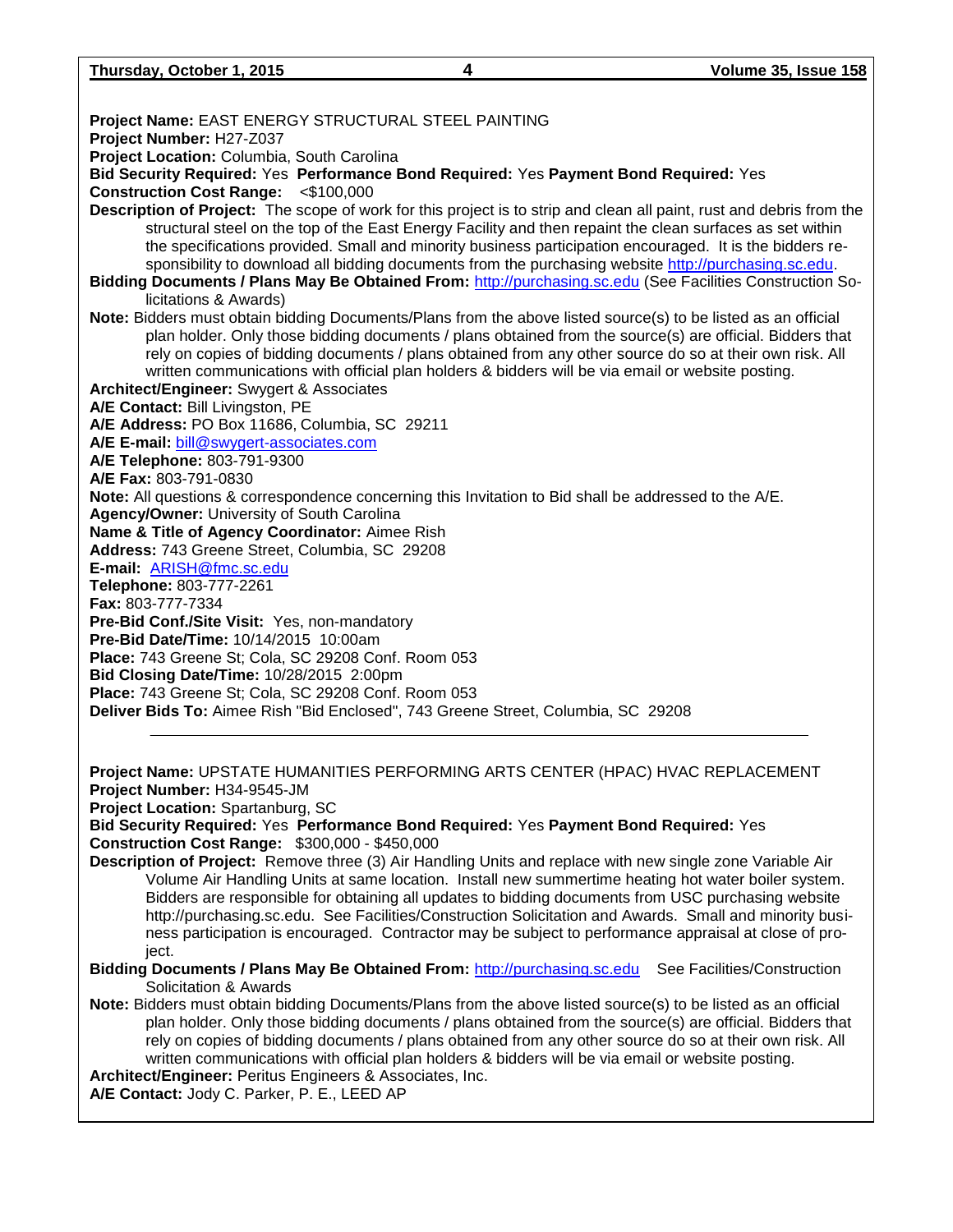**A/E Address:** 10 E. Dorchester Blvd., Greenville, SC 29605-2455 **A/E E-mail:** [jparker@peritusengineers.com](mailto:jparker@peritusengineers.com) **A/E Telephone:** 864-277-8287 **A/E Fax:** 864-277-8290 **Note:** All questions & correspondence concerning this Invitation to Bid shall be addressed to the A/E. **Agency/Owner:** University of South Carolina **Name & Title of Agency Coordinator:** Hatice Hikmet **Address:** 743 Greene St., Columbia, SC 29208 **E-mail:** [hikmeth@mailbox.sc.edu](mailto:hikmeth@mailbox.sc.edu) **Telephone:** 803-777-9994 **Fax:** 803-777-7334 **Pre-Bid Conf./Site Visit:** Yes, non-mandatory **Pre-Bid Date/Time:** 10/13/2015 10:00am **Place:** 155 American Way, Spartanburg, SC, Facilities Mgt. **Bid Closing Date/Time:** 10/27/2015 2:30pm **Place:** Room 53, 743 Greene St., Columbia, SC 29208 **Deliver Bids To:** Hatice Hikmet (Bid Enclosed), 743 Greene St., Columbia, SC 29208 **Project Name:** 15 MED PARK BATHROOM RENOVATIONS **Project Number:** H27-6106 **Project Location:** 15 Medical Park Rd. Columbia, SC 29201 **Bid Security Required:** Yes **Performance Bond Required:** Yes **Payment Bond Required:** Yes **Construction Cost Range:** \$250,000.00 **Description of Project:** Renovate 8 Restrooms on 4 floors at 15 Med Park **Bidding Documents / Plans May Be Obtained From:** Visit: purchasing.sc.edu select "See Facilities/Construction Soliciations & Awards **Note:** Bidders must obtain bidding Documents/Plans from the above listed source(s) to be listed as an official plan holder. Only those bidding documents / plans obtained from the source(s) are official. Bidders that rely on copies of bidding documents / plans obtained from any other source do so at their own risk. All written communications with official plan holders & bidders will be via email or website posting. **Architect/Engineer:** Studio 2LR, Inc. **A/E Contact:** Wes Lyles, AIA, LEED AP **A/E Address:** 801 Gervais Street, Suite 201, Columbia, SC 29201 **A/E E-mail:** [wlyles@studio2lr.com](mailto:wlyles@studio2lr.com) **A/E Telephone:** 803-233-6602 **A/E Fax:** 803-233-6613 **Note:** All questions & correspondence concerning this Invitation to Bid shall be addressed to the A/E. **Agency/Owner:** University of South Carolina **Name & Title of Agency Coordinator:** Juaquana Brookins **Address:** 743 Greene Street, Columbia, SC 29208 **E-mail:** [jbrookin@fmc.sc.edu](mailto:jbrookin@fmc.sc.edu) **Telephone:** 803-777-3596 **Fax:** 803- 777-7334 **Pre-Bid Conf./Site Visit:** Yes, non-mandatory **Pre-Bid Date/Time:** 10/8/2015 10:00am **Place:** 743 Greene Street, Columbia, SC, Conference Room 53 **Bid Closing Date/Time:** 10/20/2015 2:00pm **Place:** 743 Greene Street, Columbia, SC, Conference Room 53 **Hand Deliver Bids To:** Juaquana Brookins, 743 Greene Street, Columbia, South Carolina 29208 **Mail Bids To:**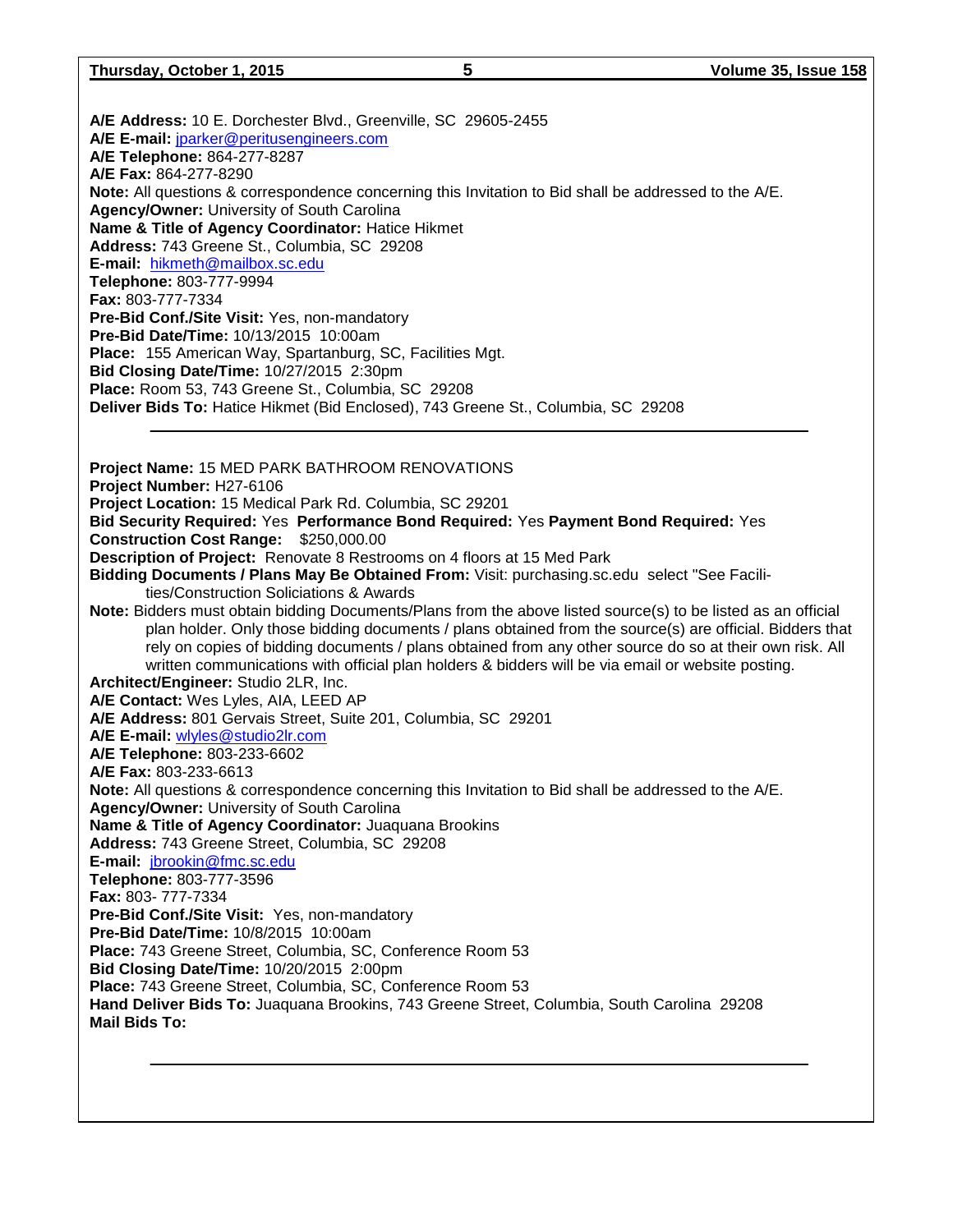**Project Name:** (Re-advertised to correct construction cost est.) GREENWOOD ATHLETIC FACILITIES **Project Location:** Greenwood, SC **Bid Security Required:** No **Performance Bond Required:** Yes **Payment Bond Required:** Yes

**Construction Cost Range:** \$5 million **Description of Project:** New Softball Press Boxes and new Synthetic Football Fields and Tracks at Greenwood and Emerald High Schools. Proposals must show separate pricing for Greenwood High School and Emerald High School for accounting purposes only. The project will not be split. Submit all proposals to Brad Vanvick at byanvick@thompsonind.com, or they may be faxed to 864-752-0471.

**Bidding Documents / Plans May Be Obtained From:** Thompson Turner's Pipeline Website **In Addition To The Above Official Source(s) Bidding Documents / Plans Are Also Available At:** Contact

Brad Vanvick at 864-303-0102 or [bvanvick@thompsonind.com](mailto:bvanvick@thompsonind.com) **Architect/Engineer:** Jumper Carter Sease Architects **A/E Contact:** Richard Jackson **A/E Address:** 412 Meeting Street, West Columbia, SC 29169 **A/E E-mail:** [rjackson@jcsarchitects.com](mailto:rjackson@jcsarchitects.com) **A/E Telephone:** 803-791-1021 **Agency/Owner:** Greenwood School District 50 **Address:** 1855 Calhoun Road, PO Box 248, Greenwood, SC 29649 **Telephone:** 864-941-5482 **Bid Closing Date/Time:** 10/6/2015 2:00pm **Place:** Thompson Turner Construction

**Deliver Bids To:** Brad Vanvick, 75 Beattie Place, Suite 910, Greenville, SC 29601

**Project Name:** PHASE 1 WATER AND FORCEMAIN RELOCATION FOR LITTLE RIVER BRIDGE PROJECT **Project Number:** 13126 **Project Location:** McCormick County, SC **Bid Security Required:** Yes **Performance Bond Required:** Yes **Payment Bond Required:** Yes **Construction Cost Range:** \$150,000 **Description of Project:** Various relocations of 12" PVC water line and 12" PVC forcemain **Bidding Documents / Plans May Be Obtained From: Plan Deposit:** \$100.00, nonrefundable. Digital documents are free. **In Addition To The Above Official Source(s) Bidding Documents / Plans Are Also Available At: Architect/Engineer:** HB Engineering **A/E Contact:** Tom Britt **A/E Address:** 720 Old Cherokee Road **A/E E-mail:** [tombritthb@gmail.com](mailto:tombritthb@gmail.com) **A/E Telephone:** 803-957-7027 **A/E Fax:** 803-957-1800 **Agency/Owner:** McCormick County **Name & Title of Agency Coordinator:** Tom Britt, County Engineer **Address:** 720 Old Cherokee Road, Lexington, SC 29072 **E-mail:** [tombritthb@gmail.com](mailto:tombritthb@gmail.com) **Telephone:** 803-957-7027 **Fax:** 877-728-0808 **Bid Closing Date/Time:** 11/3/2015 2:00pm **Place:** McCormick County Administration Office **Deliver Bids To:** McCormick County, 610 South Mine Street, McCormick, SC 29835

**Project Name:** EAGLE NEST ELEMENTARY SCHOOL RENOVATION AND ADDITION **Project Number:** 1516-006 **Project Location:** Summerville, SC **Bid Security Required:** Yes **Performance Bond Required:** Yes **Payment Bond Required:** Yes **Construction Cost Range:** \$1,800,000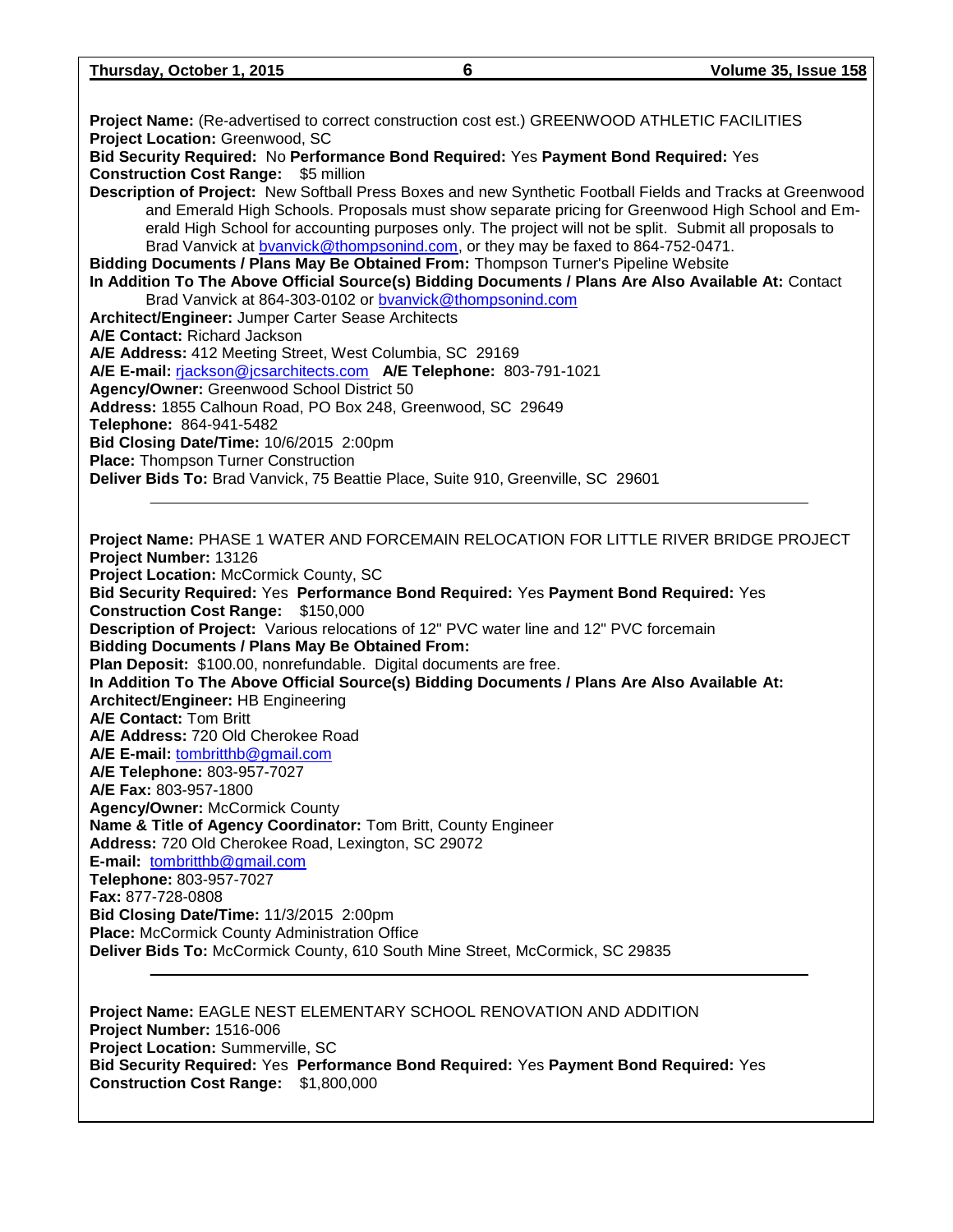| Thursday, October 1, 2015 | Volume 35, Issue 158 |  |
|---------------------------|----------------------|--|
|                           |                      |  |

**Description of Project:** Seeking qualified contractors to provide all labor, materials, equipment and plant required to fully complete the building and adjunct facilities for the Eagle Nest Elementary School renovation and addition. **Bidding Documents / Plans May Be Obtained From:** A & E Digital Printing **In Addition To The Above Official Source(s) Bidding Documents / Plans Are Also Available At:** AGC, Dodge **Architect/Engineer:** SGA Architecture **A/E Contact:** Mike Nixon **A/E Address:** 1535 Hobby Street, Suite 204, North Charleston, SC 29405 **A/E E-mail:** [MikeN@SGAarchitecture.com](mailto:MikeN@SGAarchitecture.com) **A/E Telephone:** 843-853-4506 **A/E Fax:** 843-619-0152 **Agency/Owner:** Dorchester School District Two **Name & Title of Agency Coordinator:** Rhonda Grice, Procurement Officer **Address:** 102 Green Wave Boulevard, Summerville, SC 29483 **E-mail:** [rgrice@dorchester2.k12.sc.us](mailto:rgrice@dorchester2.k12.sc.us) **Telephone:** 843-873-2901 ext. 3068 **Fax:** 843-821-3904 **Pre-Bid Conf./Site Visit:** Yes, mandatory **Pre-Bid Date/Time:** 10/7/2015 3:00pm **Place:** Eagle Nest Elementary School, 8640 River Oaks Drive, North Charleston, SC 29420 **Bid Closing Date/Time:** 10/29/2015 3:00pm

**Place:** Capital Improvement Program Office, 1325 Boone Hill Road, Suite D, Summerville, SC 29483 **Deliver Bids To:** Rhonda Grice, Procurement Officer 1325 Boone Hill Road, Suite D Summerville, SC 29483

### **NETWORK ROOM MODIFICATIONS -- COLUMBIA METROPOLITAN AIRPORT**

The Richland–Lexington Airport District is requesting proposals from qualified and experienced Contractors to provide Network Room Modifications at the Columbia Metropolitan Airport. To obtain a copy of the Request for Proposal (RFP), please visit the site listed below:

#### <http://www.columbiaairport.com/businessopportunities.aspx>

The point of contact for this RFP is Mr. Joel Livingston, Information Technology Manager, [j.livingston@columbiaairport.com](mailto:j.livingston@columbiaairport.com) or 803-822-5058. The deadline for submitting a proposal is no later than 2:00pm on 10/16/2015. Proposals are to be sent to the Richland-Lexington Airport District, Attn: Mr. Joel Livingston, 125A Summer Lake Drive, West Columbia, SC 29170.

#### **ABBEVILLE COUNTY PAVING PROJECT**

Abbeville County is currently accepting bids for paving of the shop and fueling station entrance. The County will be responsible for grading and stone. Bids should include a 2" asphalt overlay (Type C) square yard price. Project is approximately 950 SY. Bids will be accepted until 11:00am on 10/22/2015. For additional information please contact Daniel Shaw, Abbeville County Public Works Director, at 864-446-8473 or email [dshaw@abbevillecountysc.com.](mailto:dshaw@abbevillecountysc.com)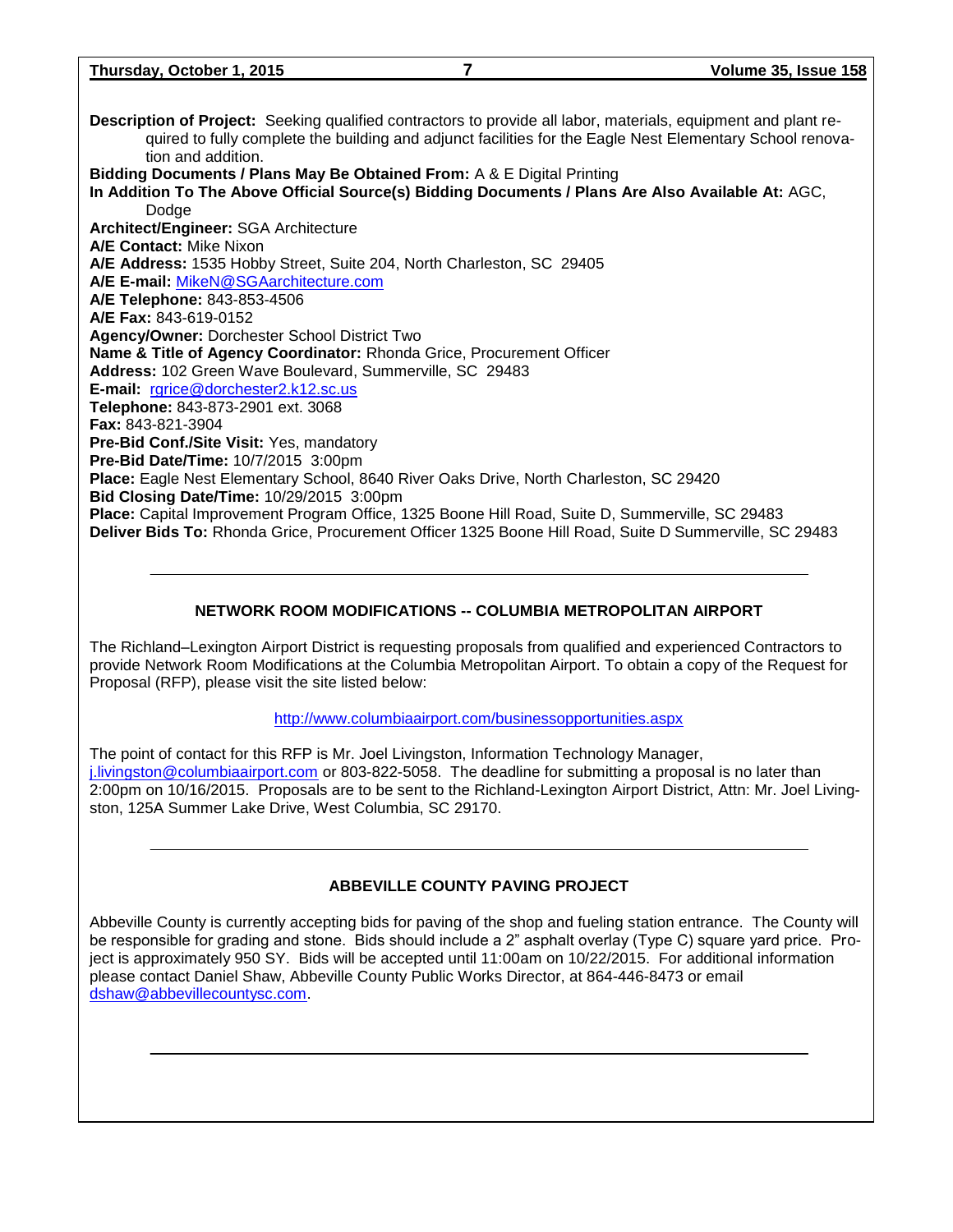## **TUMBLIN SHOALS CANOE/KAYAK RAMP – LAURENS CO.**

Laurens County is seeking bids from qualified general contractors for "Construction of Tumblin Shoals Canoe/Kayak Ramp". This project will consist of clearing, grading, construction of paved (1700ft approximate) and gravel (1000 ft. approximate) roads; construction of boat ramp (150ft approximate) paved parking (13,200sq ft approximate) and grassing of disturbed areas as set forth in the plans by Fant, Reichert, & Fogleman, INC. Sealed bids Marked "Tumblin Shoals Ramp 2015/2016" are to be forwarded to Laurens County Parks, Recreation and Tourism, PO Box 445 Laurens SC, 29360—or may be delivered to Laurens County Church Street Office Complex, 3 Catherine Street, Laurens, SC 29360. Bids will be received at this location until 1:00pm on 11/6/2015, at which time the bids will be publicly opened. A mandatory pre-bid meeting will be held on 10/21/2015 at 10:00am at the site, located on HWY 76 at the Reedy River Bridge, Parking at the Power Substation, where bid packages will be handed out. For further information, contact Andy Howard Parks and Recreation Director at 864-580-0576. After Certification of all bids, a bid tabulation will be posted at [www.laurenscountysc.org.](http://www.laurenscountysc.org/)

Laurens County reserves the right to reject or accept any/or all bids.

## **DRAINAGE IMPROVEMENTS – GREENVILLE CO.**

The County of Greenville is seeking sealed bids from vendors to provide neighborhood drainage improvements on Ridgeway Drive in Greenville County per specifications.

The solicitation can be obtained from Greenville County's website, [www.greenvillecounty.org/Purchasing\\_Dept,](http://www.greenvillecounty.org/Purchasing_Dept) or by calling the Procurement Services Division at 864-467-7200.

A mandatory pre-bid meeting and site tour will be held at 9:30am on 10/8/2015 at the Greenville County Procurement Services Division, 301 University Ridge, Suite 100, Greenville, SC 29601.

The responses will be received at Greenville County Procurement Services, 301 University Ridge, Suite 100, Greenville, SC 29601 by 3:00pm on 10/19/2015, then publicly opened. Please mark your envelope to read "IFB# 27-10/19/15."

All questions concerning this IFB are to be submitted in writing to Christian Tutt, CPPB, Procurement Services Division, County of Greenville, 301 University Ridge, Suite 100, Greenville, SC 29601. The questions may be mailed to 301 University Ridge, Suite 100, Greenville, SC 219601, faxed to 864-467-7304, or emailed to [ctutt@greenvillecounty.org](mailto:ctutt@greenvillecounty.org) no later than 5:00pm on 10/13/2015.

| <b>PROJECT:</b>  | Bus Parking Facility for Fairfield County Schools Center |
|------------------|----------------------------------------------------------|
| <b>LOCATION:</b> | 1451 US Highway 321 Business, Winnsboro, SC 29180        |
| <b>OWNER:</b>    | <b>Fairfield County School District</b>                  |
|                  | 1226 US Highway 321 By-Pass South, Winnsboro, SC 29180   |

The Owner will receive sealed bids until the bid time and date at the location below for the new Bus Parking Facility including grading, paving, stormwater piping, lighting and fencing for the following work:

Single-Prime (all trades)

#### **BID SUBMITTAL**

The provisions of the South Carolina Consolidated Procurement Code, Chapter 35, Title 11, Code of Laws of South Carolina, 1976, as amended, including Article 21 Assistance to Minority Businesses shall be observed in letting and executing the Work. Applicable provisions of Chapter 35 shall be observed in the receiving of bids and awarding of contracts for the Work.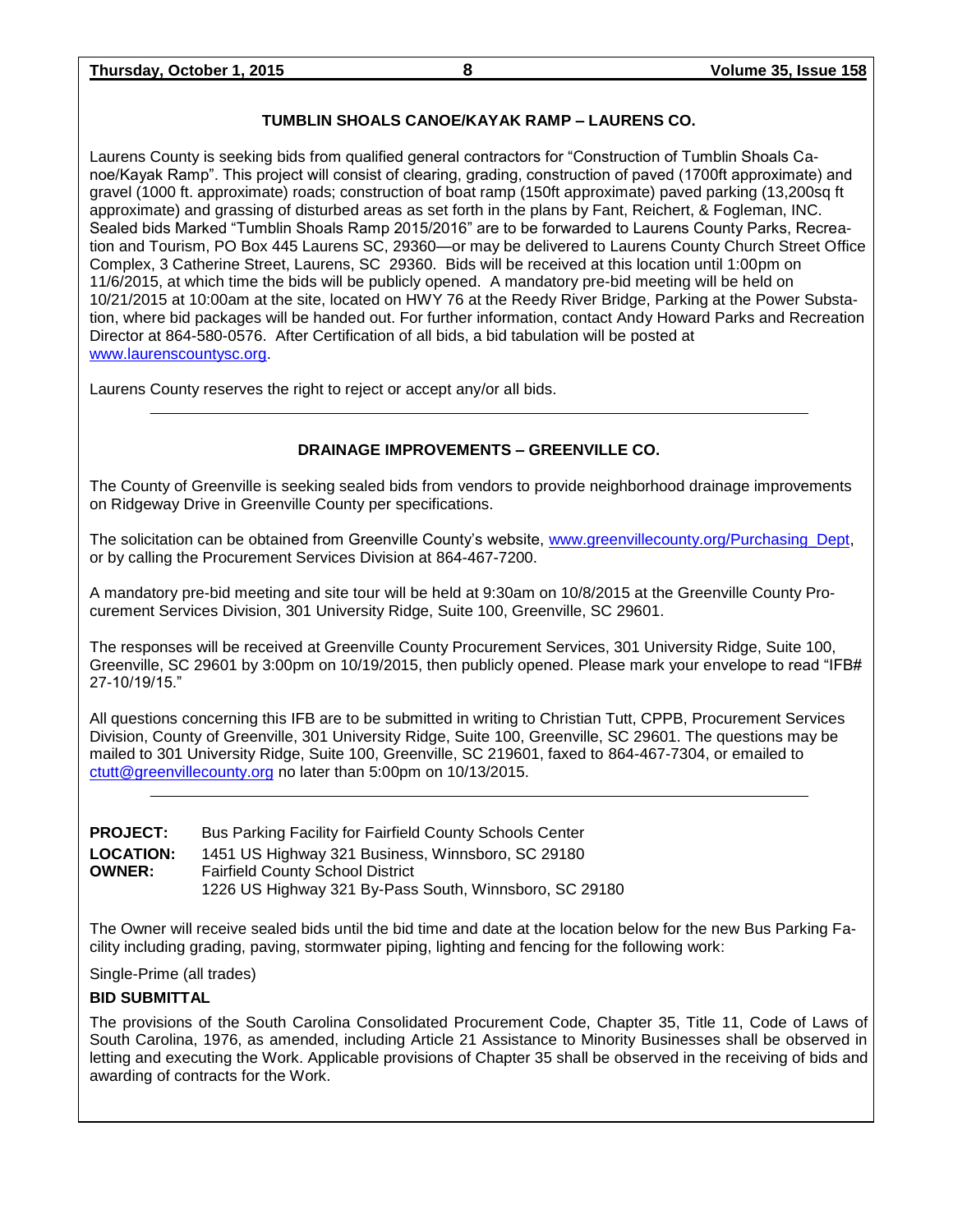| Thursday, October 1, 2015 | Volume 35, Issue 158 |  |
|---------------------------|----------------------|--|
|                           |                      |  |

Bidders must submit with each bid acceptable bid security in the form of a bid bond, a certified check, a cashier's check, or a money order (no cash) in the name of the Owner in the amount of 5 percent of the bid amount. No bids may be withdrawn for a period of 60 days following opening of bids. The Owner reserves the right to reject any and all bids and to waive minor informalities and irregularities.

Bid Date: 10/22/2015

Bid Time:3:00pm, for single-prime (all trades) bids only.

Location: Fairfield County School District, 1226 US Highway 321 By-Pass South, Winnsboro, SC 29180 Bids will be thereafter publicly opened and read aloud.

#### **PRE-BID CONFERENCE**

A pre-bid conference for all bidders will be held at the Existing Fairfield Career and Technology Center, 1451 US Highway 321 Business, Winnsboro, SC on 10/15/2015, at 11:00am. All prospective bidders are encouraged to attend.

#### **DOCUMENTS**

Bidding documents, consisting of drawings, specifications, instructions, and forms, may be obtained after October 1, 2015. Bid documents will only be issued electronically, at no cost to Prime Bidders. Electronic copies of the documents (.pdf format) are available by emailing [shelbybids@thinkboomerang.com](mailto:shelbybids@thinkboomerang.com) . To receive electronic documents the Prime Bidder must submit a letter of interest with contact information including email address for receipt of documents. Contact:

> **Boomerang Design 201 South Washington Street, Suite 200 Shelby, NC 28150 [shelbybids@thinkboomerang.com](mailto:shelbybids@thinkboomerang.com) 704-406-6007**

**and at the following plan rooms: Carolinas AGC / iSqFt McGraw-Hill Reed Construction Data**

#### **BID SUBMITTAL**

Bid security shall be submitted with each bid in the amount of 5 percent of the bid amount. No bids may be withdrawn for the period disclosed in the Form of Bid. The Owner reserves the right to reject any and all bids and to waive minor informalities and irregularities.

## **PHASE II – BOB JONES STADIUM IMPROVEMENTS**

Competitive Sealed Bids for the project identified below in Fort Mill, South Carolina will be received from qualified contractors, opened and read aloud by the Owner and/or Construction Manager at the Fort Mill School District Office on:

| DATE:<br>TIME:               | 10/29/2015<br>2:00 <sub>pm</sub>                                                       |
|------------------------------|----------------------------------------------------------------------------------------|
| Location:                    | Fort Mill High School Campus<br>Fort Mill, SC 29708                                    |
| The Owner is:                | Fort Mill School District Four, 2233 Deerfield Drive, Fort Mill, South Carolina 29715  |
| The Architect is:            | <b>Jumper Carter Sease Architects</b><br>412 Meeting Street<br>West Columbia, SC 29169 |
| The Construction Manager is: | Cumming Corporation, 213h Main Street, Fort Mill, South Carolina 20715                 |

The Construction Manager is: Cumming Corporation, 213b Main Street, Fort Mill, South Carolina 29715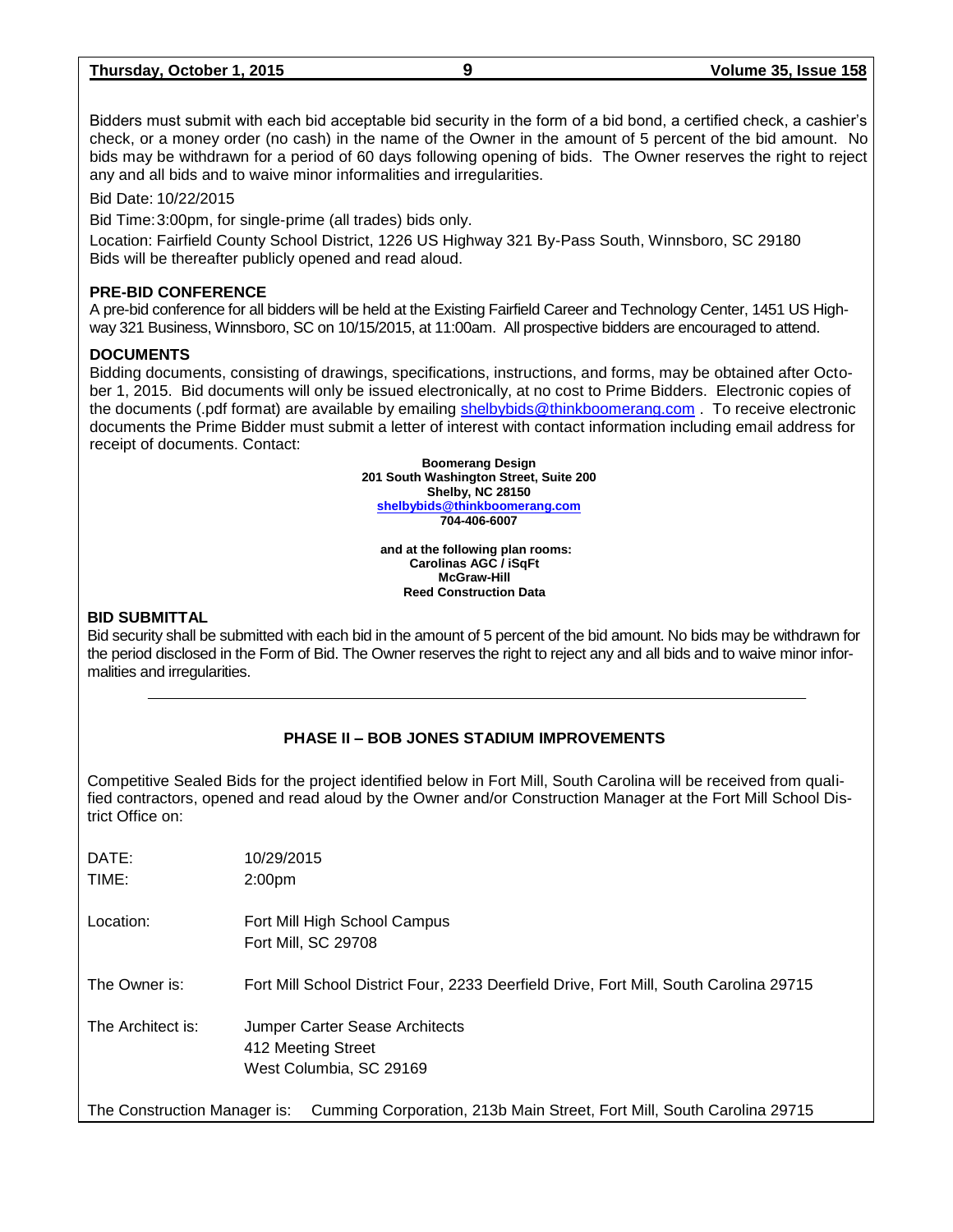#### **Thursday, October 1, 2015 10 Volume 35, Issue 158**

Phone: 803-396-1700 Email: [jbritton@ccorpusa.com](mailto:jbritton@ccorpusa.com) Attn: James L. Britton, II, CCM, LEED AP

The scope of this project consists of a new locker building, new restroom building, new concession building, track modifications and re-coating, and other miscellaneous items.

Bidding Documents will be available online on or before 10/2/2015. Bidder must contact Cumming to receive information on how the construction documents can be downloaded.

Bids shall be binding for (90) calendar days from the date bids are opened. All bids are to be accompanied by a bid bond of not less than five percent (5%) of the base bid.

The successful bidder will be required to furnish Performance and Payment Bonds in the amount of one hundred percent (100%) of the Contract Amount.

Bidders' attention is directed to the requirements of the construction schedule, which is a part of the bidding documents and to the liquidated damages conditions outlined in Paragraph 10 of Section 00 21 13 Instructions to Bidders.

Bids shall be submitted on the Bid Form provided in the Bid Documents or by Addendum, shall be enclosed in a sealed opaque envelope bearing the bidder's name, address, license number, identification of the contract being bid and the name of the project. All bids must comply with the laws of the State of South Carolina.

A pre-bid conference will be held on 10/15/2015 at 1:30pm at the Fort Mill School District Office. Although this pre-bid conference is not mandatory, all bidders are strongly encouraged to attend. The owner reserves the right to reject any and all bids, waive informalities and award the contract in the best interest of the owner.

# **Equipment**

**Description:** FIRE ACADEMY ADMIN HVAC UNITS **Solicitation Number:** 5400010339 **Submit Offer By:** 10/20/2015 2:00pm **Purchasing Agency:** SC Dept. of Labor, Licensing & Regulation 110 Centerview Drive Columbia, SC 29211 **Buyer:** ALBERT MORANT **Email:** [Amorant@sccja.sc.gov](mailto:Amorant@sccja.sc.gov) **Download Solicitation From:**  <http://webprod.cio.sc.gov/SCSolicitationWeb/solicitationAttachment.do?solicitnumber=5400010339>

**Description:** CONDUIT MATERIALS **Solicitation Number:** 66633558 **Delivery Point:** Clemson, SC **Submit Offer By:** 10/9/2015 11:00am **Purchasing Agency:** Clemson University, Procurement Services, Administrative Services Bldg.,108 Perimeter Rd., Clemson, SC 29634 **Buyer:** Allison Patton, 864-656-3677 / [apatton@clemson.edu](mailto:apatton@clemson.edu) **Download Solicitation From:** Online solicitations only. Solicitations can be viewed at [www.clemson.edu/cfo/procurement/vendors](http://www.clemson.edu/cfo/procurement/vendors)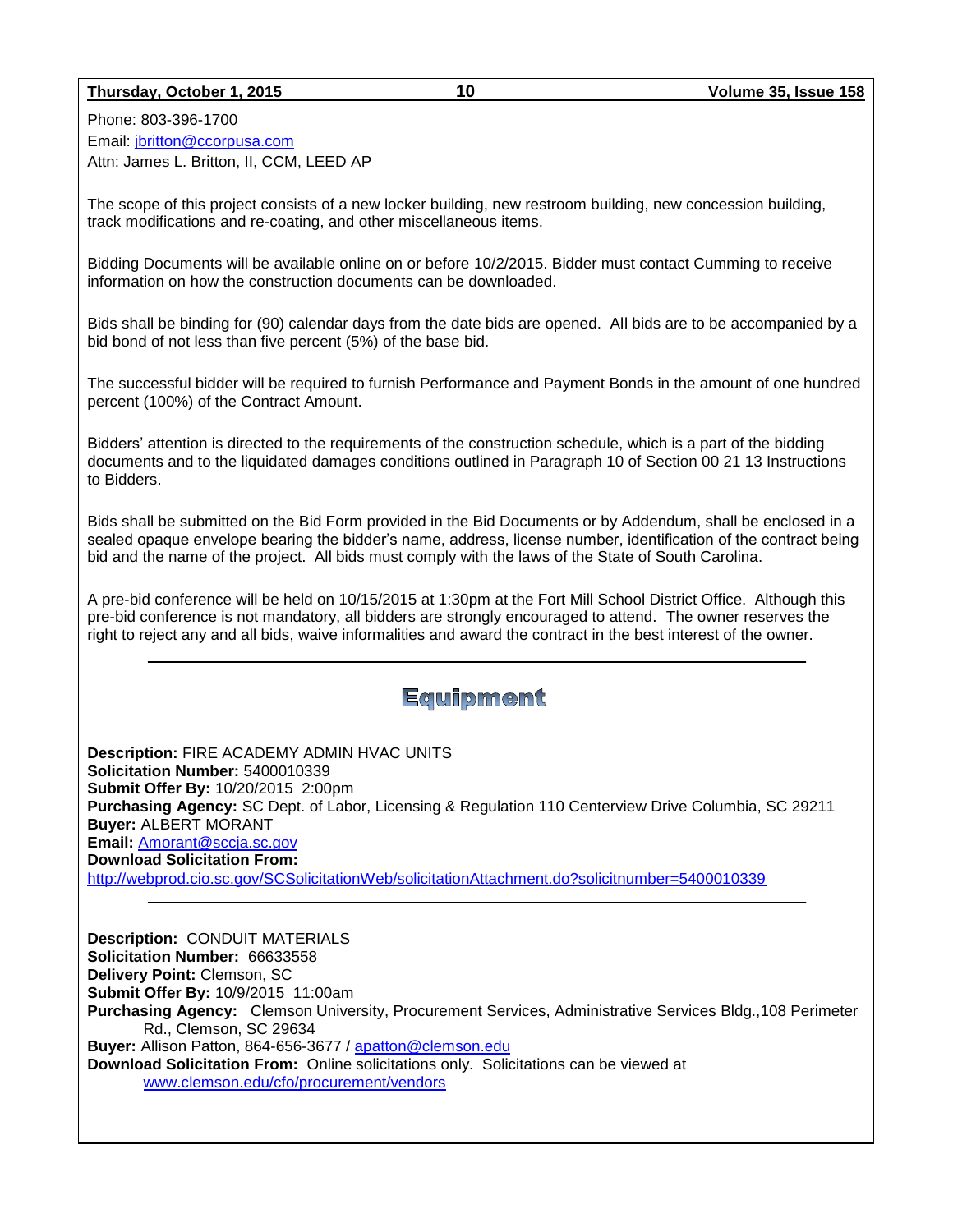**Thursday, October 1, 2015 11 Volume 35, Issue 158**

**Description:** DUCTBANK MATERIALS **Solicitation Number:** 66593953 **Delivery Point:** Clemson, SC **Submit Offer By:** 10/9/2015 11:00am **Purchasing Agency:** Clemson University, Procurement Services, Administrative Services Bldg.,108 Perimeter Rd., Clemson, SC 29634 **Buyer:** Allison Patton, 864-656-3677 / [apatton@clemson.edu](mailto:apatton@clemson.edu) **Download Solicitation From:** Online solicitations only. Solicitations can be viewed at [www.clemson.edu/cfo/procurement/vendors](http://www.clemson.edu/cfo/procurement/vendors)

**Description:** ACER 1740G GAP BED ENGINE LATHE **Solicitation Number:** YTC-16-Acer 1740G Gap Bed Engine Lathe **Delivery Point:** 452 S Anderson Rd., Rock Hill, SC 29730 **Submit Offer By:** 10/14/2015 3:00pm **Purchasing Agency:** York Technical College, 452 S Anderson Rd., Rock Hill, SC 29730 **Buyer:** Debbie Bailey, 803-327-8010 / [dbailey@yorktech.edu](mailto:dbailey@yorktech.edu) **Download Solicitation From:** To receive a copy of the solicitation, email Debbie Bailey at [dbai](mailto:dbailey@yorktech.edu)[ley@yorktech.edu](mailto:dbailey@yorktech.edu) 

# **Information Technology**

## **COMPUTER LEASING CONTRACT**

The County of Chesterfield is seeking proposals for a 3-year Computer Leasing Contract. Proposals will be accepted until 12:00noon on 10/22/2015. Proposals should be clearly marked "Computer Leasing Proposal" and submitted to Michelle Stanley, Finance Director, County Council Office, Chesterfield County Courthouse, 200 West Main Street, Chesterfield, SC 29709. Please contact Michelle Stanley, Finance Director at [mstan](mailto:mstanley@shtc.net)[ley@shtc.net](mailto:mstanley@shtc.net) for a packet or you may view it on the website [www.chesterfieldcountysc.com](http://www.chesterfieldcountysc.com/) located on the "more info" tab.

# **Maintenance and Repair**

**Description:** ROOFING -- Shaw Building- replace 30-40,000 square feet section of roofing on the former textile facility plus other minor roof repairs. Remove EPDM membrane, insulation and install new .045mil TPO roofing system, insulation and metal Fascia. Provide three(3)years leak free guarantee with two(2)post work visits for leak detections.

**Solicitation Number:** AC-RFB- 1 Sealed bids delivered to Allendale County, 526 Memorial Avenue, North, Allendale, SC 29810 or mailing address: PO Box 190, Allendale, SC 29810

**Delivery Point:** Shaw Building, 3405 Allendale-Fairfax Hwy., Fairfax, SC 29827

**Site Visit:** Non-mandatory. Contact for appt.: Bill Robinson, 803-541-1531 or 803-541-0023 **Submit Offer By:** 10/22/2015 4:00pm

**Purchasing Agency:** Allendale County, 526 Memorial Avenue, N, Allendale, SC 29810 (mailing address: PO Box 190, Allendale, SC 29810)

**Buyer:** Bill Robinson, 803-541-1531 / [brobs@southerncarolina.org](mailto:brobs@southerncarolina.org)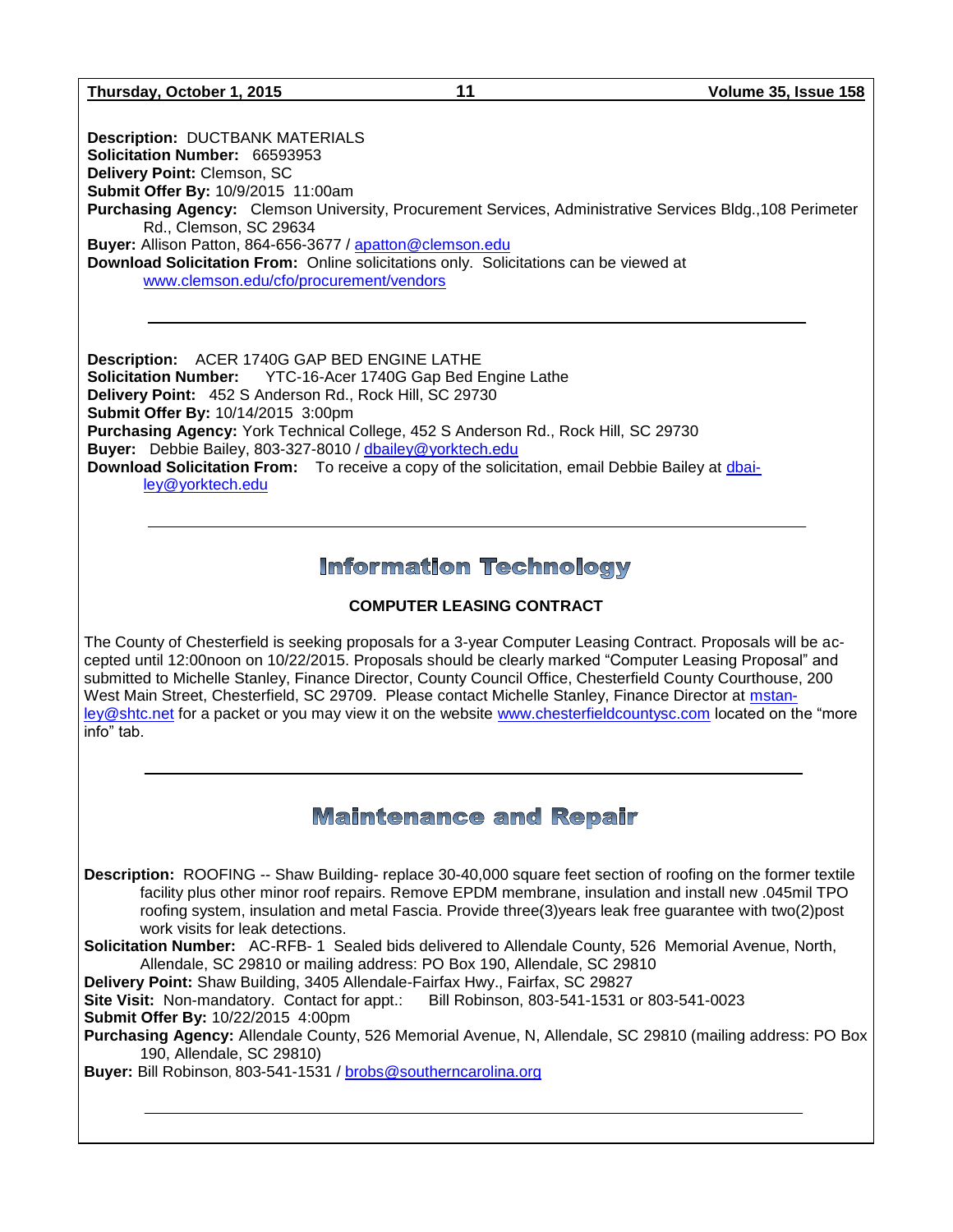**Invitations for Minor Construction Quotes**

SCBO Notes referred to in State Agency advertisements appearing in the Minor Construction Section of SCBO can be found at [Click Here.](http://www.mmo.sc.gov/PS/general/scbo/SCBO_Notes_060512.pdf) Please verify requirements for non-State agency advertisements by contacting the agency/owner.

**Project Name:** LAKE MURRAY PUBLIC SAFETY COMPLEX EXHAUST FAN SHUTTER REPLACEMENT **Project Number:** 2015-28

**Project Location:** Lake Murray Complex, 149 Siebert Road, Prosperity SC 29127

**Bid Security Required:** Yes **Performance Bond Required:** Yes **Payment Bond Required:** Yes **Construction Cost Range:** less than \$40,000.00

**Description of Project:** Replacement of two exterior exhaust fan wall shutters to include all labor, supply of equipment and materials.

**Agency/Owner:** Newberry County

**Name & Title of Agency Coordinator:** Crystal Waldrop, Purchasing Director or Ervin West, Facility Manager **Address:** 1309 College Street, Newberry, SC

**E-mail:** [cwaldrop@newberrycounty.net](mailto:cwaldrop@newberrycounty.net) or [ewest@newberrycounty.net](mailto:ewest@newberrycounty.net)

**Telephone:** 803-321-2100

**Fax:** 803-321-2102

**Bid Closing Date/Time:** 10/7/2015 3:00pm

**Mimor** 

**Comstruction** 

**Place:** Newberry County Courthouse Annex Conference Room, 1309 College Street, Newberry, SC 29108 **Hand Deliver Bids To:** Newberry County Annex Conference Room, 1309 College Street, Newberry, SC **Mail Bids To:** Newberry County, Attn: Purchasing, PO Box 156, Newberry, SC 29108

**Description:** HASCI - Elgin, SC - BATHROOM MODIFICATION FOR HANDICAP ACCESSIBILITY. **Delivery Point:** Richland County, South Carolina

**Submit Offer By:** 10/14/2015 1:00pm

**Purchasing Agency:** Richland/Lexington Disabilities and Special Needs Board

**Direct Inquiries To:** For the full bid specifications, please contact Carmen Hay, Case Manager, at (803)252 5179 ext.384 or [chay@rldsn.state.sc.us.](mailto:chay@rldsn.state.sc.us)

# Printing

**Description:** MEDICAL SLEEVES **Solicitation Number:** 5400010316 **Submit Offer By:** 10/16/2015 11:00am **Purchasing Agency:** SC Department of Motor Vehicles 10311 Wilson Blvd Blythewood, SC 29016 **Buyer:** REBECCA OUTEN **Email:** [REBECCA.OUTEN@SCDMV.NET](mailto:REBECCA.OUTEN@SCDMV.NET)

**Download Solicitation From:** 

<http://webprod.cio.sc.gov/SCSolicitationWeb/solicitationAttachment.do?solicitnumber=5400010316>

# Services

**Description:** CRANE RENTAL **Solicitation Number:** 5400010314 **Submit Offer By:** 10/07/2015 10:00am **Purchasing Agency:** SC Department of Corrections 4420 Broad River Road Columbia, SC 29210 **Buyer:** MELISSA MIMS **Email:** [Mims.Melissa@doc.state.sc.us](mailto:Mims.Melissa@doc.state.sc.us) **Download Solicitation From:**  <http://webprod.cio.sc.gov/SCSolicitationWeb/solicitationAttachment.do?solicitnumber=5400010314>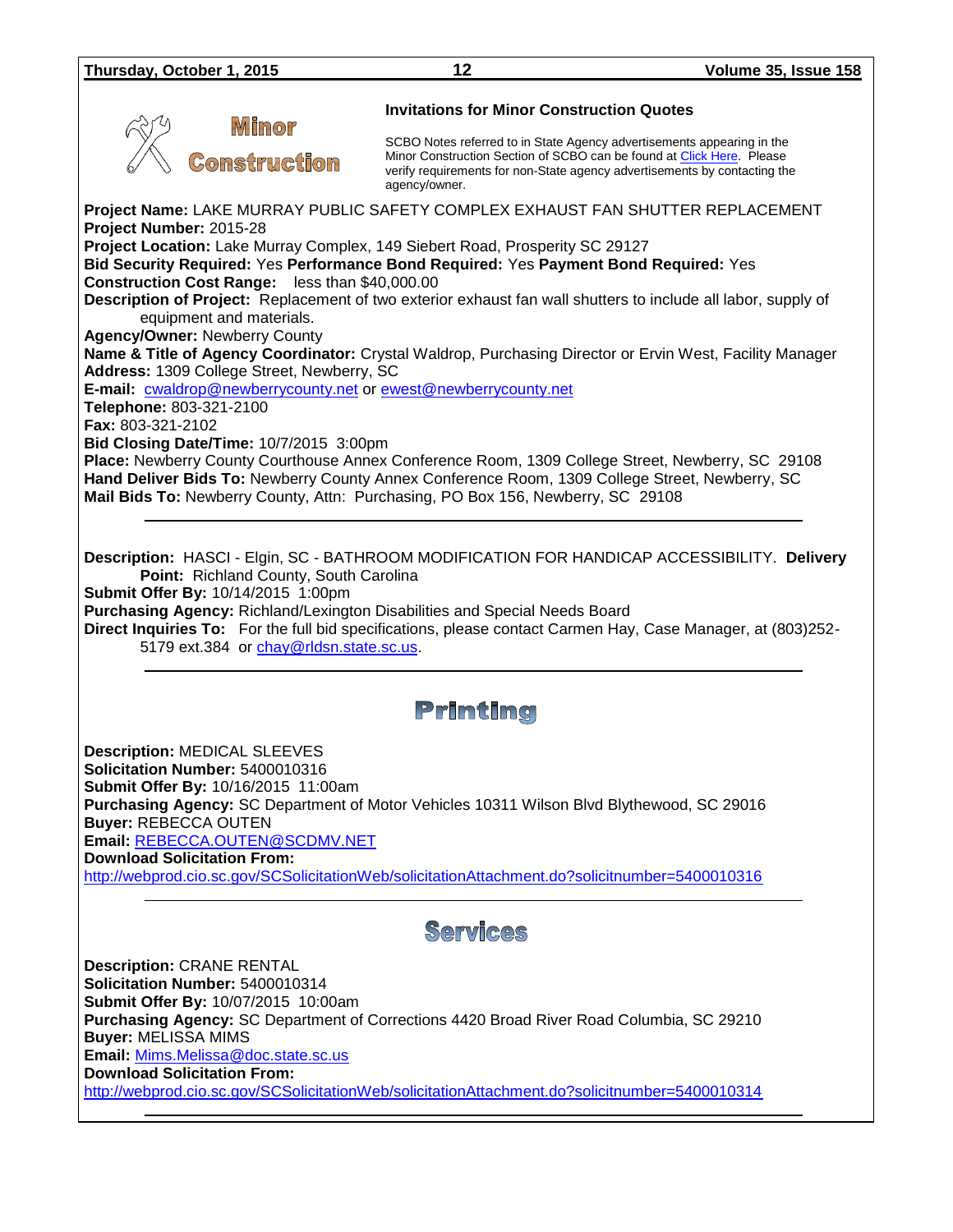| Thursday, October 1, 2015                                                                                                                                                                                                                                                                                                                                                                                                                                                                           | 13 | Volume 35, Issue 158                                                                                                                                                                                                                                                                                                            |
|-----------------------------------------------------------------------------------------------------------------------------------------------------------------------------------------------------------------------------------------------------------------------------------------------------------------------------------------------------------------------------------------------------------------------------------------------------------------------------------------------------|----|---------------------------------------------------------------------------------------------------------------------------------------------------------------------------------------------------------------------------------------------------------------------------------------------------------------------------------|
|                                                                                                                                                                                                                                                                                                                                                                                                                                                                                                     |    |                                                                                                                                                                                                                                                                                                                                 |
| Description: RFP EVALUATION OF DSS PROJECT<br>Solicitation Number: 5400010337<br>Submit Offer By: 10/12/2015 4:00pm<br>Purchasing Agency: SC DAODAS 2414 Bull Street Columbia, SC 29201<br><b>Buyer: JENNIFER PERRY</b><br>Email: JPerry@daodas.state.sc.us<br><b>Download Solicitation From:</b><br>http://webprod.cio.sc.gov/SCSolicitationWeb/solicitationAttachment.do?solicitnumber=5400010337                                                                                                 |    |                                                                                                                                                                                                                                                                                                                                 |
|                                                                                                                                                                                                                                                                                                                                                                                                                                                                                                     |    |                                                                                                                                                                                                                                                                                                                                 |
| Description: GRINDING SERVICE FOR THE GRINDING OF DEBRIS COLLECTED AT THE FAIRFIELD<br>COUNTY WOOD CHIPPING STATION<br>Solicitation Number: RFB 1015 debris Grinding                                                                                                                                                                                                                                                                                                                                |    |                                                                                                                                                                                                                                                                                                                                 |
| Delivery Point: Winnsboro, SC<br>Pre-bid Site Visit: Mandatory. 10/15/2015 10:00am<br>Location: Fairfield County Wood Chipping Station, 5679 Old Airport road, Winnsboro, SC 29180<br>Submit Offer By: 10/27/2015 10:00am                                                                                                                                                                                                                                                                           |    |                                                                                                                                                                                                                                                                                                                                 |
| Purchasing Agency: Fairfield County Council, PO Drawer 60, 350 Columbia Road, Winnsboro, SC 29180<br>Buyer: Brian Boulware, brian.boulware@fairfield.sc.gov<br>Download Solicitation From: www.fairfieldsc.com                                                                                                                                                                                                                                                                                      |    |                                                                                                                                                                                                                                                                                                                                 |
| MEETING ROOM DESIGN for Beaufort County's Buckwalter Recreation Center Expansion<br>Solicitation Number: RFP 111215<br>29906<br>Pre-proposal Conf.: Non-mandatory. 10/21/2015 3:00pm<br>Location: 106 Industrial Village Road, Building 2, Beaufort, SC 29906<br>Submit Offer By: 11/12/2015 3:00pm<br>SC 29906<br>Buyer: Dave Thomas, Purchasing Director, 843-255-2350, dthomas@bcgov.net<br>Download Solicitation From: http://www.bcgov.net/departments/finance/purchasing/current-bids-pop.php |    | Description: Equipment and Installation Services for A MULTI-ZONE SOUND SYSTEM AND AUDIO/VISUAL<br>Delivery Point: Beaufort County Purchasing Department, 106 Industrial Village Road, Building 2, Beaufort, SC<br>Purchasing Agency: Beaufort County Purchasing Department, 106 Industrial Village Road, Building 2, Beaufort, |
| Description: PROVIDE, DELIVER AND ASSEMBLE A SOUTH CAROLINA WIND-CERTIFIED, METAL<br>STORAGE AND WORK BUILDING<br>Solicitation Number: RFQ150922WBL<br>Delivery Point: Conway, SC<br>Submit Offer By: 10/22/2015 2:00pm<br>6054<br>Buyer: Wanda B. Lewis, 843-349-2162<br>Download Solicitation From: http://www.coastal.edu/procurement/currentsolicitations.html                                                                                                                                  |    | Site Visit: Non-mandatory. Contact Howard Watts for appt.: 843-349-6446 Howard Watts, hwatts@coastal.edu<br>Purchasing Agency: Coastal Carolina University, Procurement Services, PO Box 261954, Conway, SC 29528-                                                                                                              |
|                                                                                                                                                                                                                                                                                                                                                                                                                                                                                                     |    |                                                                                                                                                                                                                                                                                                                                 |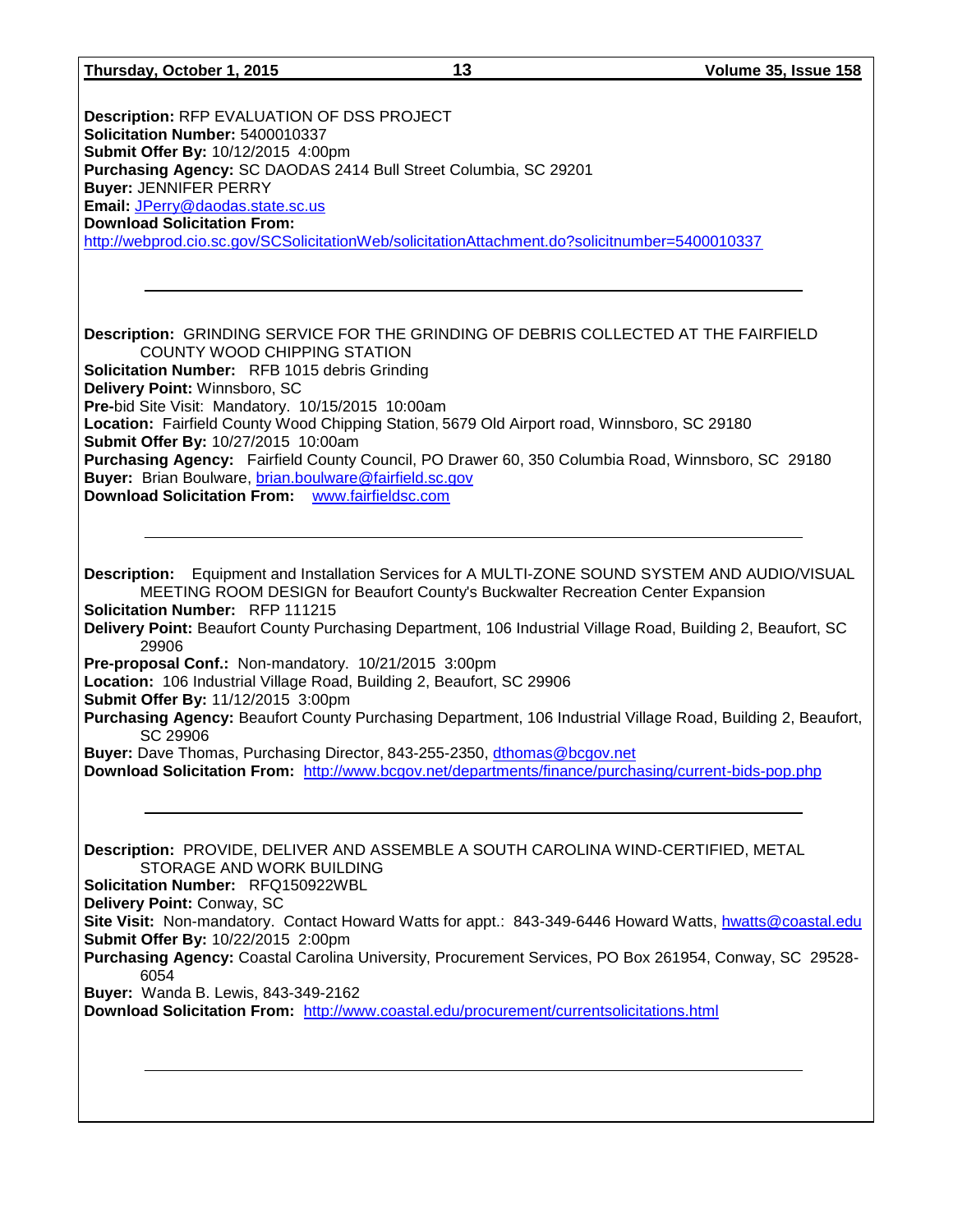**Thursday, October 1, 2015 14 Volume 35, Issue 158 Description:** STAND-BY DEBRIS MANAGEMENT AND REMOVAL SERVICES IN THE EVENT OF A NATURAL DISASTER **Solicitation Number:** 13-15/16 **Delivery Point:** Services rendered for the Florence County Emergency Management Department, 6719 Friendfield Road, Effingham, SC 29541 **Submit Offer By:** 10/20/2015 11:00am Florence County Procurement Office, 180 N. Irby Street, MSC-R, Rm. B-5, Florence, SC 29501 **Purchasing Agency:** Florence County Procurement Office, 180 N. Irby Street, MSC-R, Rm. B-5, Florence, SC 29501 **Buyer:** Wyneé Lybrand, 843-665-3018, [wlybrand@florenceco.org](mailto:wlybrand@florenceco.org) **Download Solicitation From:** <http://www.florenceco.org/offices/procurement/bids/> - No. 13-15/16 **Description:** PROVIDE AND INSTALL CASEWORK for the Pharmacy Technology program lab located in the Health Science Building in room H141 at 133 South Main Street, Sumter, SC 29150. **Solicitation Number:** RFQ-100115 **Delivery Point:** Sumter, SC **Submit Offer By:** 10/14/2015 4:30pm **Purchasing Agency:** Central Carolina Technical College, 506 N Guignard Drive, Sumter, SC 29150 **Buyer:** Cheryl Allen-Lint, 803-778-6694 / [allenlintcr@cctech.edu](mailto:allenlintcr@cctech.edu) **Download Solicitation From:** <http://www.cctech.edu/about/doing-business-with-us/> **Description:** STAND-BY DEBRIS MONITORING AND RECOVERY PLANNING SERVICES IN THE EVENT OF A NATURAL DISASTER **Solicitation Number:** 12-15/16 **Delivery Point:** Services rendered for the Florence County Emergency Management Department, 6719 Friendfield Road, Effingham, SC 29541 **Submit Offer By:** 10/20/2015 3:00pm **Purchasing Agency:** Florence County Procurement Office, 180 N. Irby Street, MSC-R, Rm. B-5, Florence, SC 29501 **Buyer:** Patrick D. Fletcher, CPPB, 843-665-3018, [pfletcher@florenceco.org](mailto:pfletcher@florenceco.org) **Download Solicitation From:** <http://www.florenceco.org/offices/procurement/bids/> - No. 12-15/16 **REQUEST FOR LEASE PROPOSALS -- OFFICE SPACE IN RICHLAND COUNTY FOR SOUTH CAROLINA DEPARTMENT OF EDUCATION**

The State of South Carolina is seeking office space in Richland County on behalf of South Carolina Department of Education. Information about this bid can be found at [http://admin.sc.gov/generalservices/leasing/current](http://admin.sc.gov/generalservices/leasing/current-solicitations)[solicitations.](http://admin.sc.gov/generalservices/leasing/current-solicitations)

Please direct your responses and inquiries in writing to Cynthia Young, Department of Administration, Division of General Services, 1200 Senate Street, Suite 408, Columbia, SC 29201, Fax 803-734-0592, or [cyn](mailto:cynthia.young@admin.sc.gov)[thia.young@admin.sc.gov.](mailto:cynthia.young@admin.sc.gov)

All proposals must be received in the Real Property Services Office on or before 4:00pm, 10/30/2015.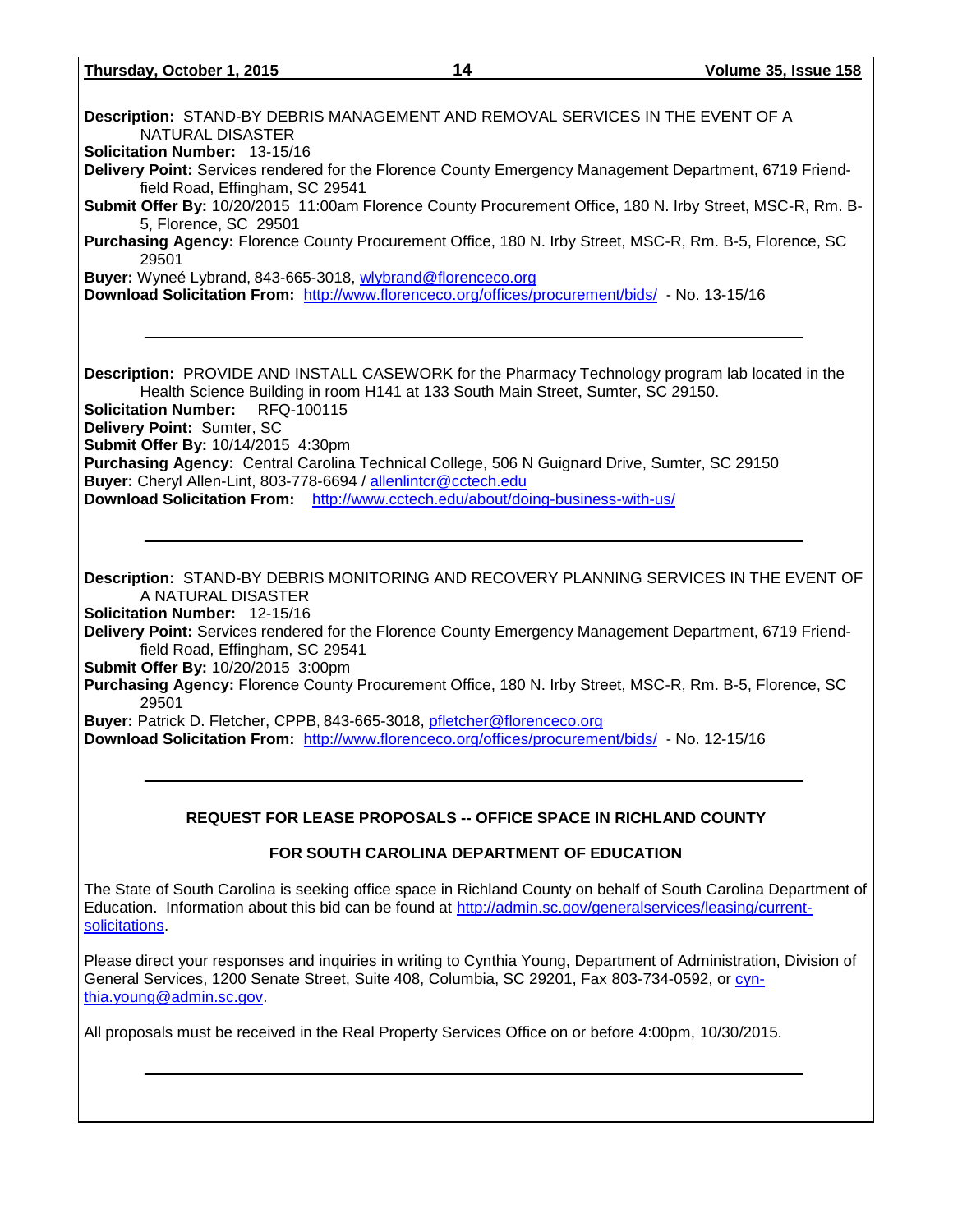#### **REQUEST FOR LEASE PROPOSALS -- SURFACE PARKING SPACE IN CHARLESTON COUNTY**

#### **FOR MEDICAL UNIVERSITY OF SOUTH CAROLINA**

The State of South Carolina is seeking surface parking space in Charleston County on behalf of Medical University of South Carolina. Information about this bid can be found at [http://admin.sc.gov/generalservices/leasing/current-solicitations.](http://admin.sc.gov/generalservices/leasing/current-solicitations)

Please direct your responses and inquiries in writing to Cynthia Young, Department of Administration, Division of General Services, 1200 Senate Street, Suite 408, Columbia, SC 29201, Fax 803-734-0592, or [cyn](mailto:cynthia.young@admin.sc.gov)[thia.young@admin.sc.gov.](mailto:cynthia.young@admin.sc.gov)

All proposals must be received in the Real Property Services Office on or before 4:00pm, 10/30/2015.

**Description:** (Re-advertised to correct site visit information) PROVIDE EQUIPMENT AND LABOR TO EXPAND THE UNIVERSITY'S EATON COOPER MASS NOTIFICATION SYSTEM **Solicitation Number:** IFB150921WBL **Delivery Point:** Conway, SC **Site Visit:** Non-mandatory. 10/14/2015 10:00am **Location:** Coastal Carolina University, Facilities Planning & Management, Winyah House, 102 Shop Road, Conway, SC 29526 **Submit Offer By:** 10/28/2015 2:00pm **Purchasing Agency:** Coastal Carolina University, Procurement Services, PO Box 261954, Conway, SC 29528- 6054 **Buyer:** Wanda B. Lewis, 843-349-2162 **Download Solicitation From:** <http://www.coastal.edu/procurement/currentsolicitations.html>

# Supplies

**Description:** HVAC FILTERS **Solicitation Number:** 2015/2016-13 **Delivery Point:** Gaffney, SC **Submit Offer By:** 10/15/2015 **Purchasing Agency:** Cherokee County School District 1, 141 Twin Lake Road, Gaffney, SC 29341 **Buyer:** Pamela Phillips, 864-206-2265, [pamela.phillips@cherokee1.org](mailto:pamela.phillips@cherokee1.org) **Download Solicitation From:** [www.cherokee1.k12.sc.us,](http://www.cherokee1.k12.sc.us/) Go to Departments, Finance, Bids

**Description:** AXIS CAMERA SYSTEMS, INSTALLATION, SUPPORT AND MAINTENANCE **Solicitation Number:** USC-IFB-2877-KS **Delivery Point:** Columbia, SC **Submit Offer By:** 10/15/20105 2:30pm **Purchasing Agency:** USC Purchasing **Buyer:** Kevin Sanders, [ksanders@mailbox.sc.edu,](mailto:ksanders@mailbox.sc.edu) 803-777-4115 **Download Solicitation From:** <http://purchasing.sc.edu/sa.php>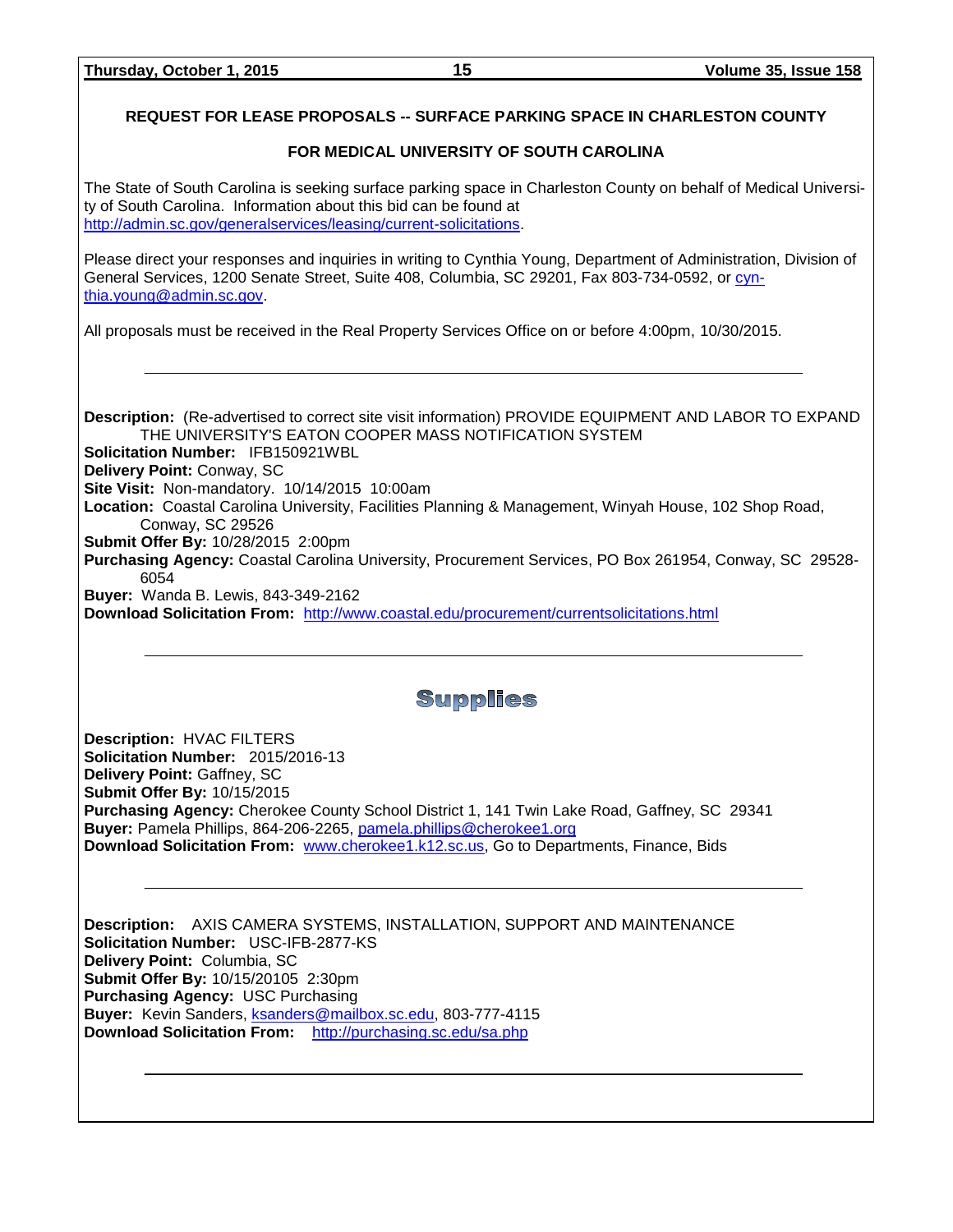#### **Thursday, October 1, 2015 16 Volume 35, Issue 158**

**Description:** DUMPSTERS - NON STEEL **Solicitation Number:** 66710133 **Delivery Point:** Clemson, S.C. **Submit Offer By:** 10/16/2015 11:00am **Purchasing Agency:** Clemson University, Procurement Services, Administrative Services Bldg.,108 Perimeter Rd., Clemson, SC 29634 **Buyer:** Shirley Alexander, 864-656-2395 / [salexa2@clemson.edu](mailto:salexa2@clemson.edu) **Download Solicitation From:** Online solicitations only. Solicitations can be viewed at [www.clemson.edu/cfo/procurement/vendors](http://www.clemson.edu/cfo/procurement/vendors)

# For Sale

## **BID**: **CC-19 COLLETON COUNTY TIMBER SALE**

DUE: 10/20/2015 11:00am

Colleton County is soliciting bids for the sale of timber for three tracts owned by Colleton County. Tract specifics, tract map, and conditions of the sale are listed below. Smith Forest Management, LLC of 5111 Grays Highway, Varnville, SC has been retained by Colleton County as the Forestry Consultant. Smith Forestry Management will administer the timber contract on behalf of Colleton County.

Tract # 1 Tax ID# 148-00-00-137-000, 208 Recreation Ln. Walterboro SC

This will be a +/- 91 acre residential cut with the leave trees being of good aesthetic value spaced approximately 50 feet apart. This tract also has a +/- 22 acre clear-cut north of Mighty Cougar Ave. All stems are to be harvested in this area. Recreation Lane cannot be used for logging traffic. All logging operations shall enter into and exit out of, onto Mighty Cougar Drive.

Tract # 2 Tax ID# 178-00-00-019-000, 394 Mable T. Willis Blvd, Walterboro SC

This will be a +/- 7 acre clear-cut in which all stems are to be harvested. There are a few oaks along the property edge that are to be saved. A 30 foot buffer must remain around the shed on the southwest corner of the property, which will be flagged. This tract has a construction project planned to start in the near future and will have only a 60 day contract. The tract is high land and well drained, but if wet ground conditions occur the seller will give an extension.

Tract # 3 Tax ID# 079-00-00-111-000 153 Risher Mountain Rd, Walterboro SC

This will be a +/- 5 acre clear-cut in which all stems are to be harvested.

Bid documents can be obtained from the Colleton County website: [www.colletoncounty.org.](http://www.colletoncounty.org/) Questions regarding this solicitation must be submitted via email to Alton Smith, Smith Forest Management, LLC, [smithforest](mailto:smithforestmanagement@yahoo.com)[management@yahoo.com](mailto:smithforestmanagement@yahoo.com) no later than 11:00am on 10/13/2015.

> **Mail or hand delivery bid to: Capital Projects & Purchasing Department Attn: Kaye B. Syfrett 113 Mable T. Willis Blvd. Walterboro, SC 29488**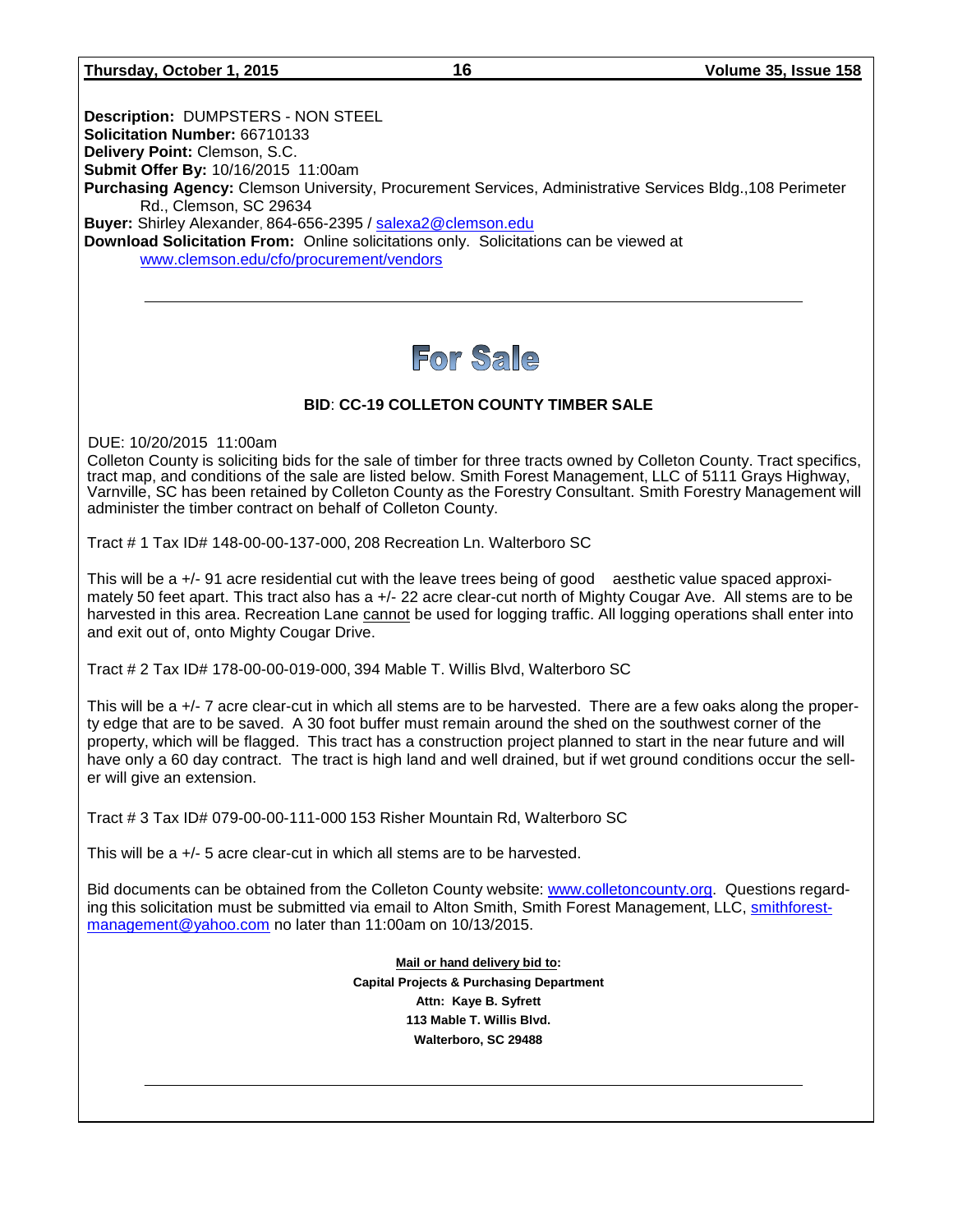### **SOUTH CAROLINA DEPARTMENT OF SOCIAL SERVICES**

It is the intent of the South Carolina Department of Social Services (DSS) to issue a sole source procurement to Northrop Grumman System Corporation for the development and implementation of a suite of web-based applications designed to enhance the administration, management, and oversight of the Child & Adult Care Food Program. This will include three core modules: Online Applications, Online Claims and Online Compliance Review capability.

Northrop Grumman System Corporation has extensive experience with integrating the Special Nutrition Program solution with existing systems, including SAP software, which the states uses for the statewide payment system (SCEIS). In addition they have developed the program for Arkansas and several other states.

This Notice of Intent to Sole Source is to determine the availability of vendors able to provide the requested services.

Please send responses via E-mail to SC Department of Social Services, Attn.: Elian Roman, Procurement Manager I, at *elian.roman@dss.sc.gov* for this Intent to Sole Source.

The contact deadline is 10/8/2015 by 3:00pm.

# **Cooperative Purchasing Notice**

#### **MEDICAL MATERIALS AND SUPPLIES**

**Description:** PHARMACEUTICALS, OVER-THE-COUNTER (OTC) PRODUCTS, VACCINES, MEDICAL SUPPLIES, DENTAL SUPPLIES, NUTRITIONALS, CONTAINERS & VIALS, RETURNED GOODS PROCESSING, DRUG TESTING, PRIME VENDOR / DISTRIBUTOR, & INVOICE AUDITING SERVICES –

STATEWIDE TERM CONTRACTS – STATE OF SOUTH CAROLINA

The State of South Carolina currently participates with more than 40 other states & various political subdivisions in a cooperative purchasing agreement with the Minnesota Multi-State Contracting Alliance for Pharmaceuticals (MMCAP).

The Alliance issues solicitations for the goods & services referenced above at various times throughout the year Interested SC vendors may obtain a copy of MMCAP solicitations from the MMCAP website, [www.mmcap.org.](http://www.mmcap.org/) From the home page, click on "Vendors & RFPs," then click on "Open RFPs" (link is in the left margin). Click on the applicable RFP link.

As a MMCAP member State, the State of South Carolina is a party of interest in all MMCAP solicitations & currently participates in several of the resulting contracts. The State may elect to participate in additional MMCAP contracts or discontinue participation in select contracts at any time based on the State's best interest.

South Carolina vendors may send their questions or comments regarding this matter to Allen Register, Procurement Manager, [aregister@mmo.sc.gov.](mailto:aregister@mmo.sc.gov)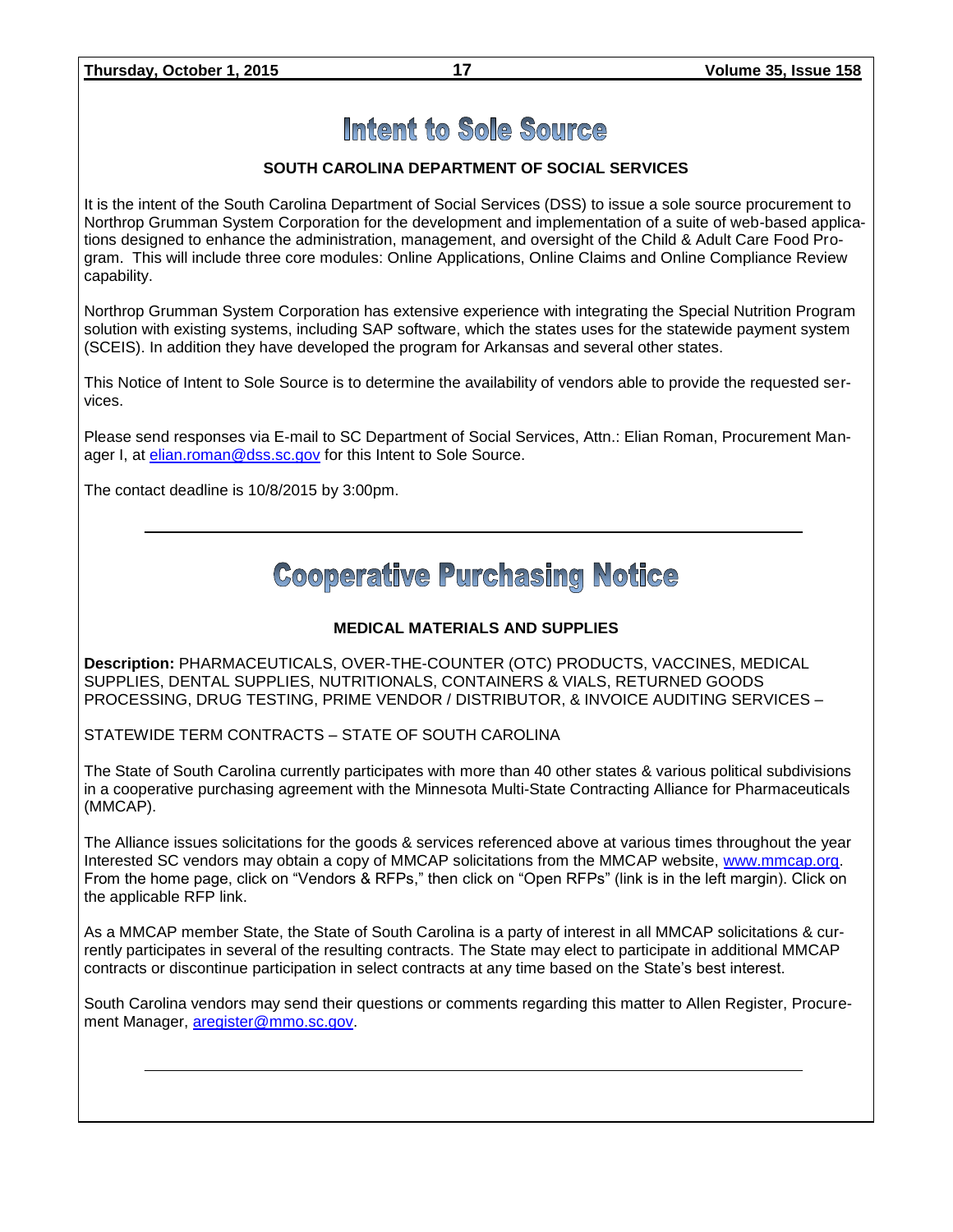# SCBO NOTICES

## **PUBLIC NOTICE -- INCUMBENT WORKER TRAINING PROGRAMS**

The Greenville County Workforce Development Board (GCWDB) is currently accepting applications for Incumbent Worker Training (IWT) programs. The Incumbent Worker Training Program is subsidized through the Federal Workforce Innovation and Opportunity Act of 2014 (Public Law 113-128) and provides funding for training needed in current businesses due to expansion, new technology, retooling, new services/product lines and new organizational structuring or as part of a layoff avoidance strategy. Approximately \$50,328 is available during this application round. Interested employers may download the IWT Guidelines and Application from the Greenville County Workforce Development Board (GCWDB) website at [www.greenvillewib.com](http://www.greenvillewib.com/) or request an electronic copy via email to [Kamiller@greenvillecounty.org.](mailto:Kamiller@greenvillecounty.org) IWT Applications are due by 3:00pm on 10/28/2015 and should be mailed or delivered to: Greenville County Workforce Development, Attn: IWT Evaluation Committee, 225 S. Pleasantburg Drive, Suite C11, Greenville, SC 29607. Equal Opportunity Employer.

#### *DID YOU KNOW…?*

South Carolina Business Opportunities (SCBO) is a daily publication that lists proposed procurements involving goods, services, information technology and construction. According to the South Carolina State Procurement Code, solicitations by South Carolina State Government Agencies that are worth at or above \$10,000 in estimated or actual value must appear in SCBO. Other governmental entities, such as cities, counties and school districts can voluntarily advertise in SCBO. Private entities, such as construction companies (including CM-Rs), are not permitted to advertise in SCBO.

## **JOB OPPORTUNITIES AT SFAA**

The State Fiscal Accountability Authority's procurement division is looking for experienced professionals Please read more about these opportunities below:

[Click Here for Job Opportunities with the Division of Procurement Services](http://procurement.sc.gov/webfiles/MMO_scbo/SCBO%20Online/SFAA_job_opportunities.pdf)

## **VENDORS, DON'T NEGLECT TO CHECK THE STATE'S FIXED PRICE BIDS**

If authorized by the original solicitation, the State may use "competitive fixed price bidding" to create procurements with an open response date. These fixed price bids are advertised in SCBO once, but the solicitation may provide for bids to be accepted continuously or periodically during the contract term. The links below take you to a listing of all open solicitations conducted by the central purchasing office using the competitive fixed pricing bidding rules.

> Fixed Price Bids - [Information Technology](http://www.mmo.sc.gov/PS/vendor/PS-vendor-fixed-price-bids-it.phtm) (Open Response Date) Fixed Price Bids - [Supplies & Services](http://www.mmo.sc.gov/PS/vendor/PS-vendor-fixed-price-bids-ss.phtm) (Open Response Date)

#### **INSPECTOR GENERAL'S FRAUD HOTLINE** (State Agency fraud only)

1-855-723-7283 / [http://oig.sc.gov](http://oig.sc.gov/)